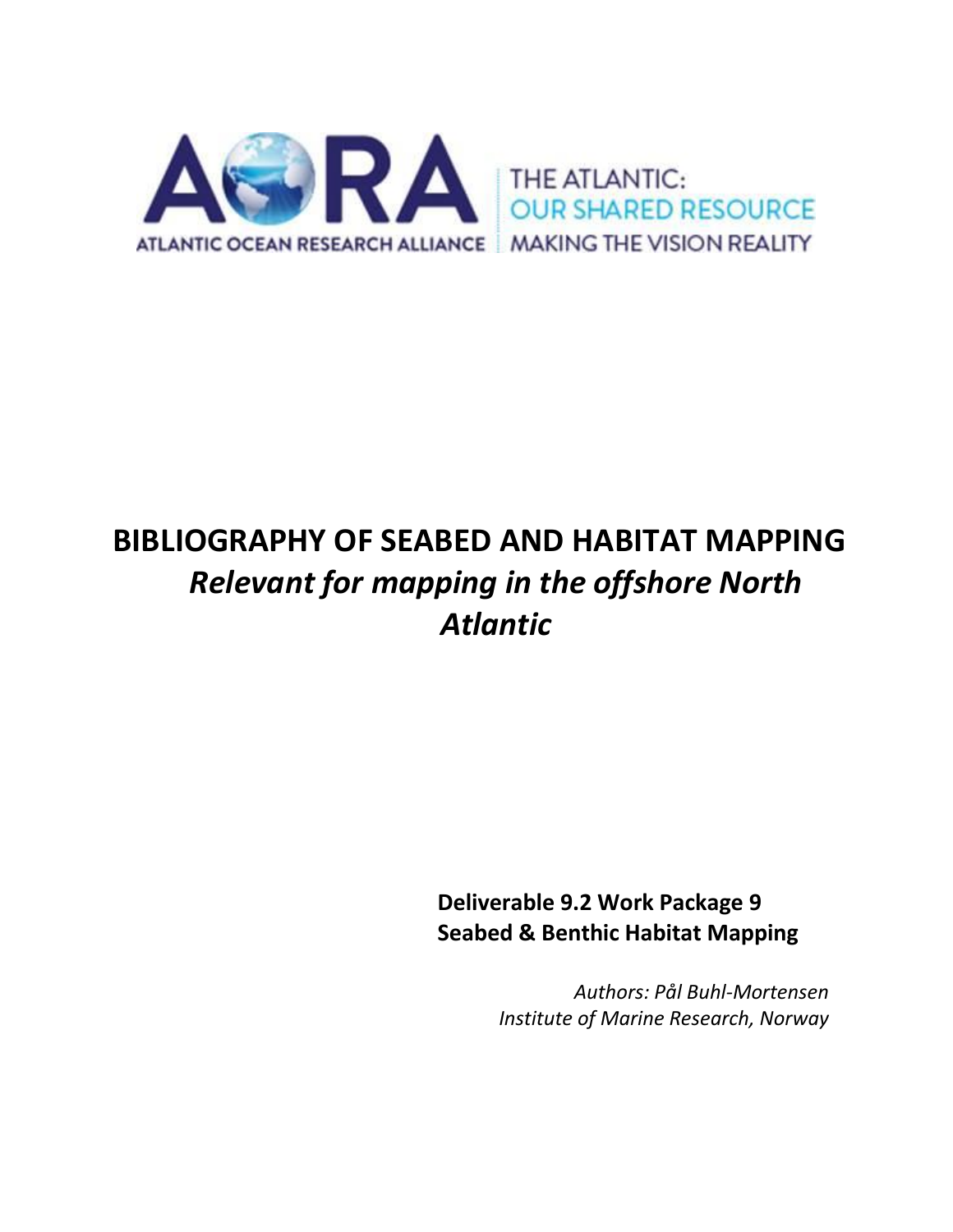# **Acknowledgements**

This Report was produced by the Atlantic Ocean Research Alliance Co-Ordination and Support Action.





*This Action has received funding from the European Union's Horizon 2020 research and innovation programme under grant agreement No* 652677*.*

The Lead Partner responsible for Ocean Observation Work Package in the Atlantic Ocean Research Alliance Co-Ordination and Support Action is [Institute of Marine Research, Norway.](http://www.imr.no/en)



## **Disclaimer**

Responsibility for the information and views presented in this report rest solely with the authors and do not necessarily represent those of the Atlantic Ocean Research Alliance, the European Union or the Institute of Marine Research, Norway. Neither the authors or the aforementioned bodies accept any responsibility whatsoever for loss or damage occasioned or claimed to have been occasioned, in part or in full, as a consequence of any person acting or refraining from action, as a result of a matter contained in this report.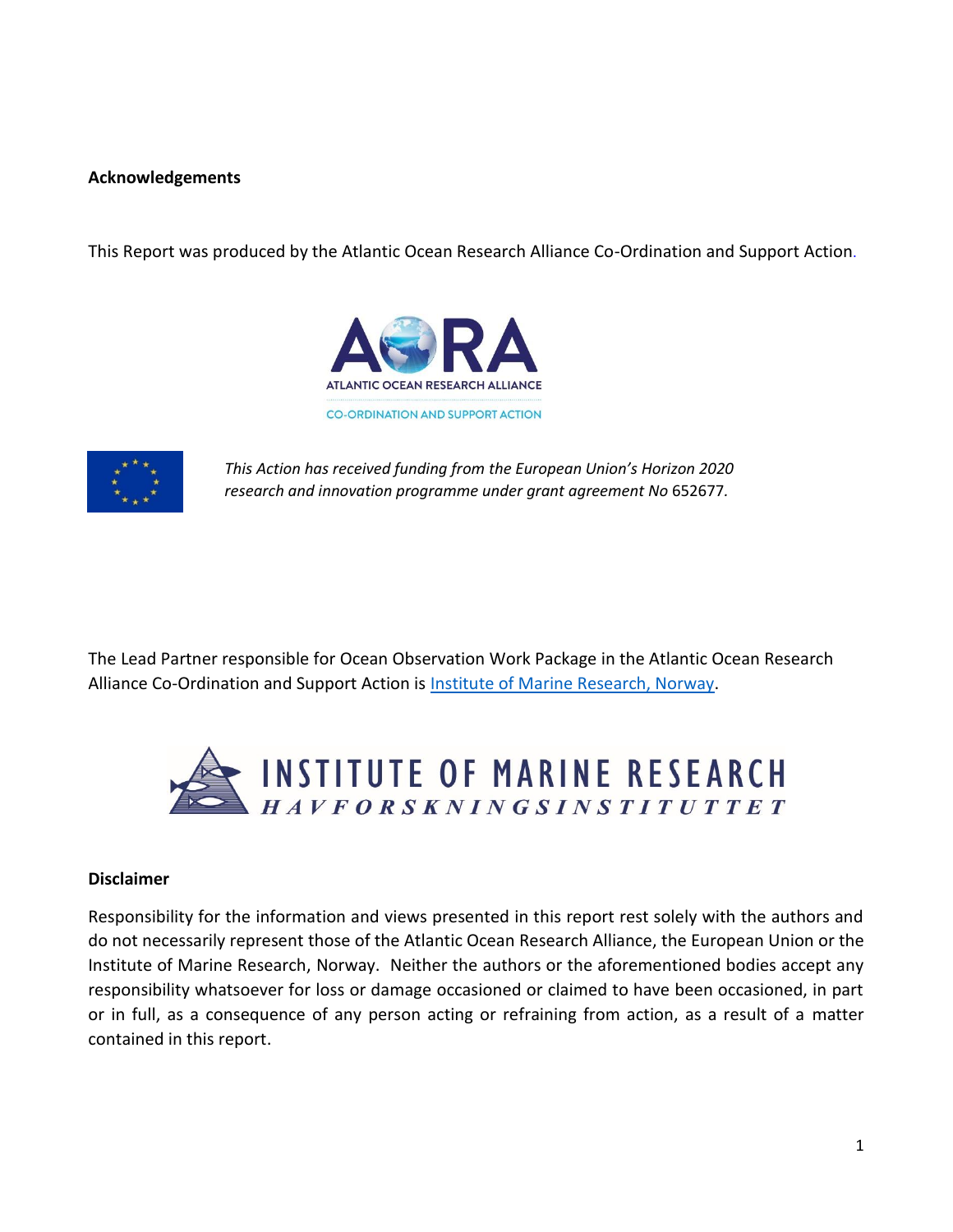# **BIBLIOGRAPHY OF SEABED AND HABITAT MAPPING**

Relevant for mapping in the offshore North Atlantic

In Preparation by Pål Buhl-Mortensen Institute of Marine Research, Norway [paalbu@imr.no](mailto:paalbu@imr.no)

## **CONTENT**

| Introduction                                                    | 3  |
|-----------------------------------------------------------------|----|
| Classification of Sediments, Habitat, Landscapes and Bioregions | 3  |
| <b>Habitat Classification</b>                                   | 3  |
| Marine Landscape Classification                                 | 6  |
| <b>Bioregional Classification</b>                               | 6  |
| Seabed Substrate Classification                                 | 6  |
| <b>Standardisation of Seabed Mapping</b>                        | 7  |
| <b>Mapping Techniques</b>                                       | 8  |
| Field methods, survey design and data interpretation            | 8  |
| Post processing and data analysis                               | 10 |
| <b>Vulnerable Habitats</b>                                      | 15 |
| Cold Water Corals                                               | 15 |
| Deep Sea Sponge Aggregations                                    | 16 |
| <b>Hydrothermal Fields</b>                                      | 17 |
| Predictive mapping                                              | 19 |
| <b>Habitat Descriptions and Maps</b>                            | 21 |
| Sediment mapping                                                | 23 |
| Bottom topographic maps                                         | 24 |
| Acoustic classification                                         | 25 |
| Links to Project Web Sites and On-Line Resources                | 27 |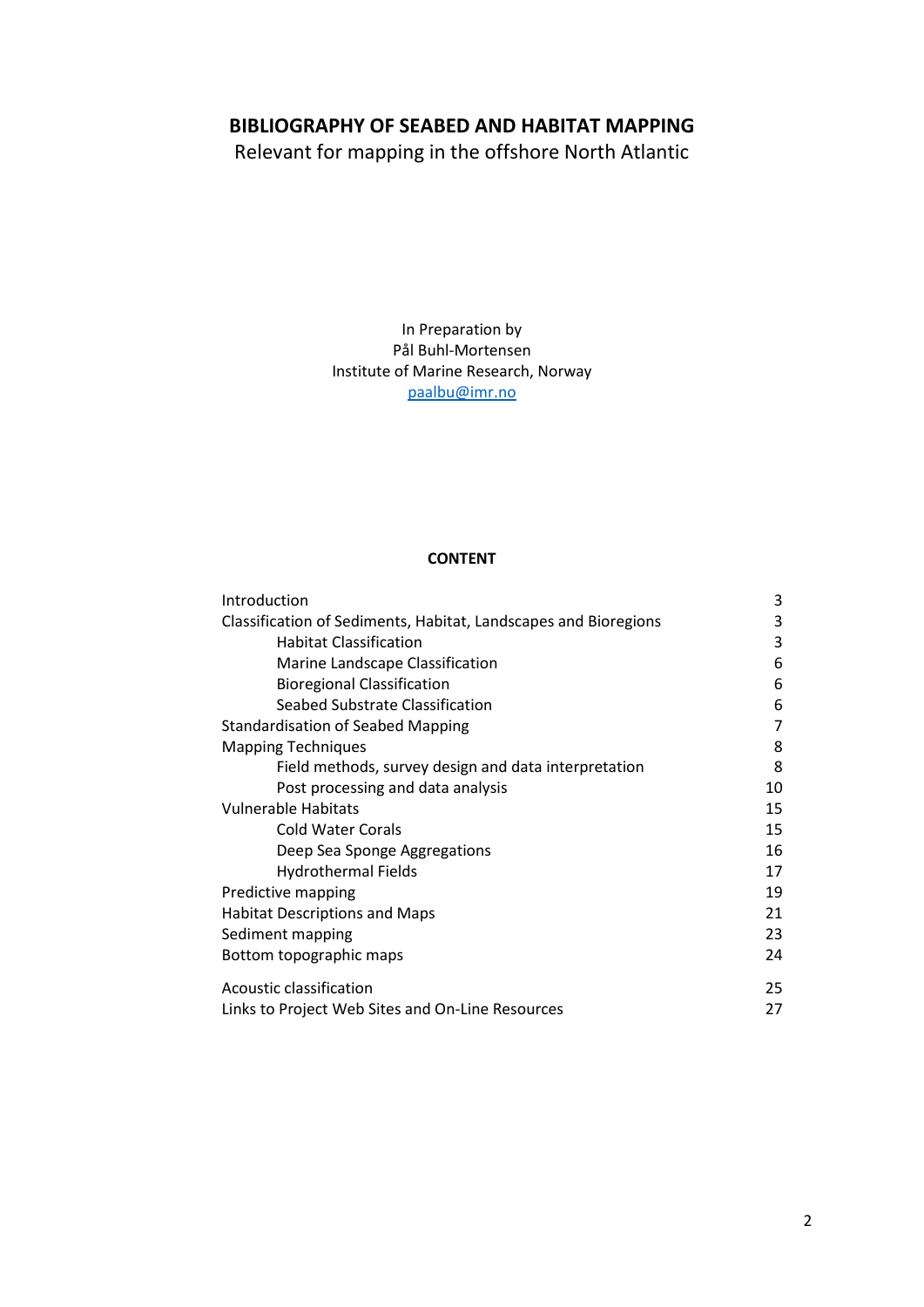## **INTRODUCTION**

This bibliography lists 330 publications classified in 9 main themes. In addition to literature references, relevant web sites and European seabed mapping projects are listed. The list is not complete and publications are selected based on their relevance to the Atlantic deep sea, or because of their general methodological or theoretical relevance.

The issue of Seabed and Habitat Mapping covers several research fields, ranging from characterization of biological communities to sediment geology and underwater acoustics. Many of the publications cover several topics and are listed under more than one of the themes below. A list of relevant web sites (project home pages) and on-line resources is also presented.

# **Classification of Sediments, Habitat, Landscapes and Bioregions**

(53 papers)

The term "Habitat" here includes both biotopes and habitats. The terms "habitat" and "biotope" are used almost synonymously in the literature, for describing the environment associated with occurrence of certain species. Here, we recognise the difference of these terms as "biotope" applying to the community's environment and "habitat," to the species' environment (Udvardy 1959; Whittaker et al. 1973). The majority of classification schemes cover both substrates and biological units (dominant species or characteristic communities. Classification schemes or principles dealing only with seabed substrates are listed separately below.

## **Habitat Classification**

- Allee RJ, Dethier M, Brown D, Deegan L, Ford RG, Hourigan TF, Maragos J, Schoch C, Sealey K, Twilley R, Weinstein MP, Yoklavich MM (2000). Marine and Estuarine Ecosystem and Habitat Classification. NOAA Technical Memorandum NMFS-F/SPO-43, National Oceanic and Atmospheric Administration, National Marine Fisheries Service.
- Ball D, Blake S, Plummer A (2006). Review of Marine Habitat Classification Systems. Parks Victoria Technical Series No. 26, 50 pp.
- Brown BA (1993). Classification system of marine and estuarine habitats in Maine: An ecosystem approach to habitats. Maine Natural Areas Program, Department of Economic and Community Development, Augusta, Maine. 51 pp.
- Brown, S.K (2002). Our living oceans benthic habitat classification system. NOAA NMFS, Office of Science and Technology, Silver Spring, Maryland.
- Bullimore RD, Foster N, Howell KL (2013). Coral characterised benthic assemblages of the deep N. E. Atlantic: defining 'Coral Gardens' to support future habitat mapping efforts. ICES Journal of Marine Science; doi:10.1093/icesjms/fss195, 12pp.
- Coggan R, James JWC, Pearce B, Plim J (2011). Using the EUNIS habitat classification system in broadscale regional mapping: some problems and potential solutions from case studies in the English Channel. ICES CM 2011/ G:03.
- Coggan R, Pearce B, James C (2012). EUNIS: issues with application to broadscale habitat mapping. Revista de Investigación Marina, 19(2), 55–57. [www.azti.es/rim/component/content/article/42.html](http://www.azti.es/rim/component/content/article/42.html)
- Connor DW, Dalkin MJ, Hill TO, Holt RHF, Sanderson WG (1997). Marine nature conservation review: Marine biotope classification for Britain and Ireland, vol. 2, Sublittoral biotopes, version 97.06. Joint Nature Conservation Committee Report 230, Peterborough, UK.
- Connor DW, Allen JH, Golding N, Howell KL, Lieberknecht LM, Northen KO, Reker JB (2004). The National Marine Habitat Classification for Britain and Ireland. Version 04.05. Introductory Text.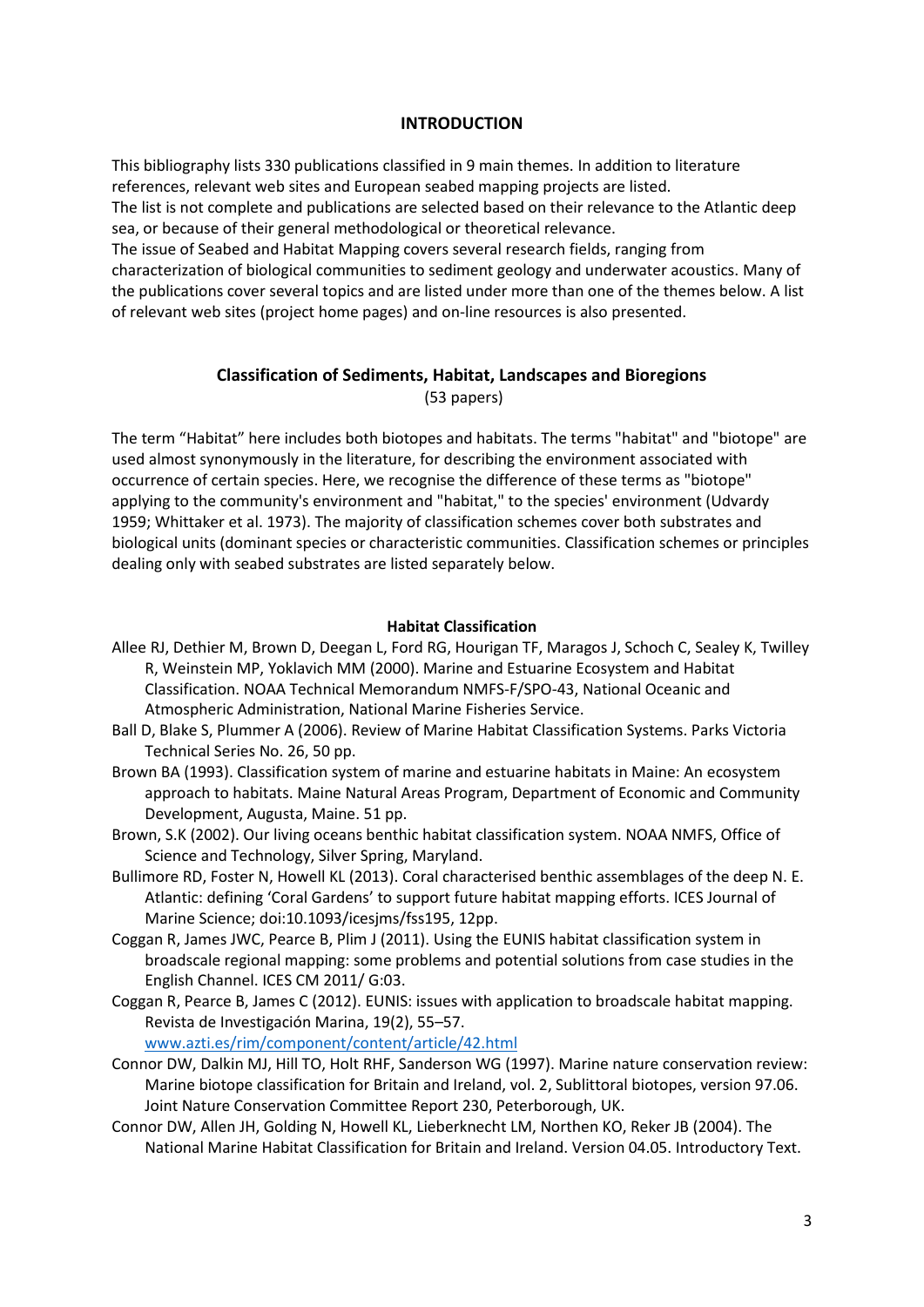Joint Nature Conservation Committee, Peterborough, UK (Internet version: [www.jncc.gov.uk/MarineHabitatClassification\)](http://www.jncc.gov.uk/MarineHabitatClassification).

- Costello MJ (2009). Distinguishing marine habitat classification concepts for ecological data management. Mar Ecol Prog Ser 397: 253–268.
- Cowardin LM, Carter V, Golet FC, LaRoe ET (1979). Classification of wetlands and deepwater habitats of the United States. U.S. Fish and Wildlife Service, FWS/OBS-79/31 GPO 024-010-00524-6, Washington, D.C. 103 pp.
- Davies CE, Moss D (1999). EUNIS habitat classification: Final report to the European Topic Centre on Nature Conservation. European Environment Agency, October 1999. 256 pp.
- Davies CE, Moss D, Hill MO (2004). EUNIS Habitat Classification Revised 2004. Report to the European Topic Centre on Nature Protection and Biodiversity, European Environment Agency. 307pp. (available online at [http://eunis.eea.eu.int/eunis/habitats.jsp\)](http://eunis.eea.eu.int/eunis/habitats.jsp).
- Davies CE, Moss D (2004). EUNIS habitat classification of marine habitat types. Revised classification and criteria report to the European Topic Centre on Nature Protection and Biodiversity/European Environment Agency, Paris. eunis.eea.europa.eu/upload/EUNIS\_2004\_report.pdf.
- Dethier MN (1992).Classifying marine and estuarine natural communities: An alternative to the Cowardin system. Nat. Areas J. 12(2):90-100.
- Devillers P, Devillers-Terschuren J, Ledant JP (1991) CORINE biotopes manual: habitats of the European Community. Commission of the European Communities, Directorate General of Environment, Nuclear Safety and Civil Protection, Luxembourg
- Diaz RJ, Solan M, Valente RM (2004). A review of approaches for classifying benthic habitats and evaluating habitat quality. Journal of Environmental Management 73, 165e181EUNIS. 2002). EUNIS Habitat Classification. European Environment Agency, http://eunis.eea.eu.int.
- European Commission (2003). Interpretation Manual of European Union Habitats, EUR 25. DG Environment, Brussels.
- Fraschetti S, Terlizzi A, Boero F (2008). How many habitats are there in the sea (and where)? Journal of Experimental Marine Biology and Ecology 366, 109-115.
- Galparsoro I, Connor DW, Borja A, Aish A, Amorim P, Bajjouk T, Chambers C, Coggan R, Dirberg G, Ellwood H, Evans D, Goodin KL, Grehan A, Haldin J, Howell K, Jenkins C, Michez N, Mo G, Buhl-Mortensen P, Pearce B, Populus J, Salomidi M, Sánchez F, Serrano A, Shumchenia E, Tempera F, Vasquez M (2012). Using EUNIS habitat classification for benthic mapping in European seas: Present concerns and future needs. Marine Pollution Bulletin, 64: 2630-2638.
- Galparsoro I (Guest Ed.) (2012). Using EUNIS habitat classification for benthic mapping in European seas. Revista de Investigación Marina, 19(2), 21–70. <http://www.azti.es/rim/component/content/article/42.html>
- Golding N, Vincent MA, Connor DW (2004). Irish Sea Pilot Report on the develop-ment of a Marine Landscape classification for the Irish Sea. Joint Nature Conserva-tion Committee, Peterborough. Available online at [www.jncc.gov.uk/irishseapilot.](http://www.jncc.gov.uk/irishseapilot)
- Greene HG, Yoklavich MM, Starr RM, O'Connell VM, Wakefield WW, Sullivan DE, McRea Jr JE, Cailliet GM (1999). A classification scheme for deep seafloor habitats. Oceanologica Acta 22: 663-678.
- Guarinello ML, Shumchenia EJ, King JW (2010). Marine habitat classification for ecosystem-based management: a proposed hierarchical framework. Environ. Manage. 45, 793–806.
- Halvorsen R, Bryn A, Erikstad L, Lindgaard A (2015). Natur i Norge NiN. Versjon 2.0.0. Artsdatabanken, Trondheim (http://www.artsdatabanken.no/nin).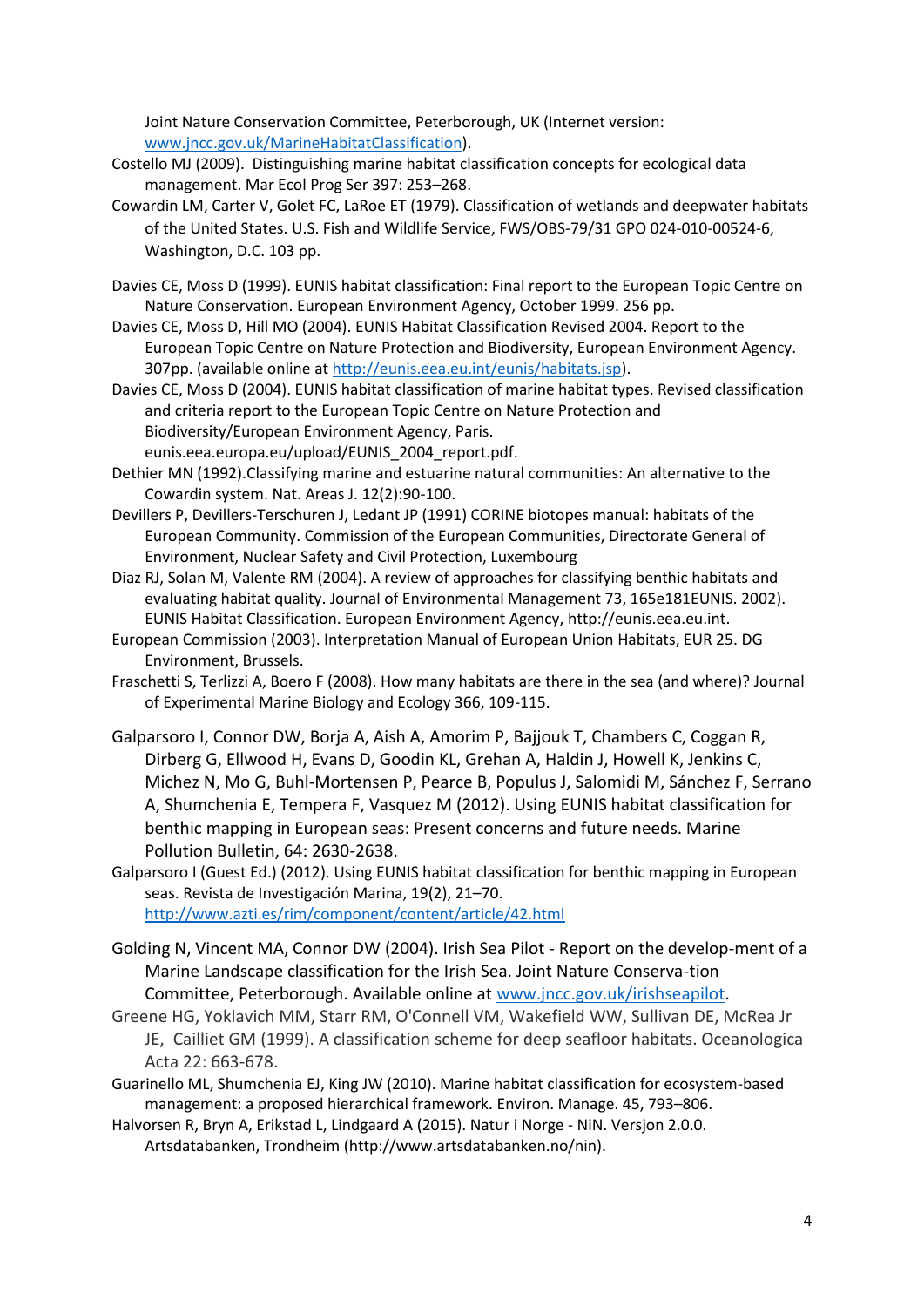- Hill, M.O, Moss, D. & Davies, C.E (2004). EUNIS habitat classification descriptions.European Topic Centre on Nature Protection and Biodiversity, Paris.
- Hiscock K (ed) (1995) Classification of benthic marine biotopes of the north-east Atlantic. Joint Nature Conservation Committee, Peterborough
- Howell KL (2010). A benthic classification system to aid in the implementation of marine protected area networks in the deep/high seas of the NE Atlantic. Biol. Conserv. 143, 1041–1056.
- Jacobs CL, Porritt L (2009). Deep Sea Habitats Contributing Towards Completion of a Deep-sea Habitat Classification Scheme. NOCS Research and Consultancy Report No. 62, National Oceanography Centre, Southampton, UK, 45pp.
- JNCC (2015). The Marine Habitat Classification for Britain and Ireland Version 15.03 [Online]. [2015- 05-21]. Available online at[: jncc.defra.gov.uk/MarineHabitatClassification](http://jncc.defra.gov.uk/MarineHabitatClassification/)
- Lindgaard A, Henriksen S (eds.) (2011). *The 2011 Norwegian Red List for Ecosystems and Habitat Types*. Norwegian Biodiversity Information Centre, Trondheim.
- Keefer ML, Perry CA, Wright N, Daigle WR, Caudill CC, Clabough TS, Griffith DW, Zacharias MA (2008) Evaluating the NOAA Coastal and Marine Ecological Classification Standard in estuarine systems: A Columbia River Estuary case study. Estuarine, Coastal, and Shelf Science 78:89–106
- Madden CJ, Grossman DH (2004). Coastal/Marine Systems of North America: Framework for an Ecological Classification Standard. NatureServe, Arlington, Virginia. pp. 150.
- Madden CJ, Grossman DH, Goodin KL (2005). Coastal and marine systems of North America: A framework for an ecological classification standard, Version II. NatureServe, Arlington, Virginia. 64 pp. [http://www.natureserve.org/publications/coastal\\_marine\\_classification.pdf](http://www.natureserve.org/publications/coastal_marine_classification.pdf)
- Madden CJ, Goodin K, Allee RJ, Cicchetti G, Moses C, Finkbeiner M, Bamford D (2009). Coastal and marine ecological classification standard NOAA and NatureServe. 109 p.
- OSPAR Commission (2008). OSPAR List of Threatened and/or Declining Species and Habitats. OSPAR Agreement 2008-06, pp. 1–4.
- OSPAR Commission (2008). Descriptions of habitats on the OSPAR list of threatened and/or declining species and habitats. Reference number 2008-7.
- Parks N (2002). A Lingua Franca for Marine Habitat Classification-an Idea Whose Time Has Come. BioScience 52, 324.
- Parry MEV (2014). JNCC Marine Habitat Classification for Britain and Ireland: Overview of User Issues, JNCC Report 529, ISSN 0963 8901. Available online at [jncc.defra.gov.uk/page-6757](http://jncc.defra.gov.uk/page-6757)
- Parry MEV, Howell KL, Narayanaswamy BE, Bett BJ, Jones DOB, Hughes DJ, Piechaud N, Nickell TD, Ellwood HN, Askew N, Jenkins C, Manca E (2015). A Deep-sea Section for the Marine Habitat Classification of Britain and Ireland, JNCC Report 530, ISSN 0963-8901. Available online at [jncc.defra.gov.uk/page-6997](http://jncc.defra.gov.uk/page-6997)
- Pearce B, James JWC, Coggan RA, Chambers C, Hill JM, Tappin D (2011). Rationalising Seabed Sediment Classification to Promote Consistency in Biotope Classification and Improve Accuracy in Predictive Biotope Mapping. ICES CM 2011/G:5.
- Roff JC, Taylor ME, Laughren J (2003). Geophysical approaches to the classification, delineation and monitoring of marine habitats and their communities. Aquatic Conservation: Marine and Freshwater Ecosystems 13, 77-90.
- Udvardy MFD (1959) Notes on the ecological concepts of habitat, biotope and niche. Ecology 40:725- 728.
- Valentine PC, Todd BJ, Kostylev VE (2005). Classification of marine sublittoral habitats with application to the northeastern North America region. Ed. by P.W. Barnes and J.P. Thomas. *In*  Benthic Habitats and the Effects of Fishing. American Fisheries Society Symposium, 41. American Fisheries Society, Bethesda, Maryland. Pages 183–200.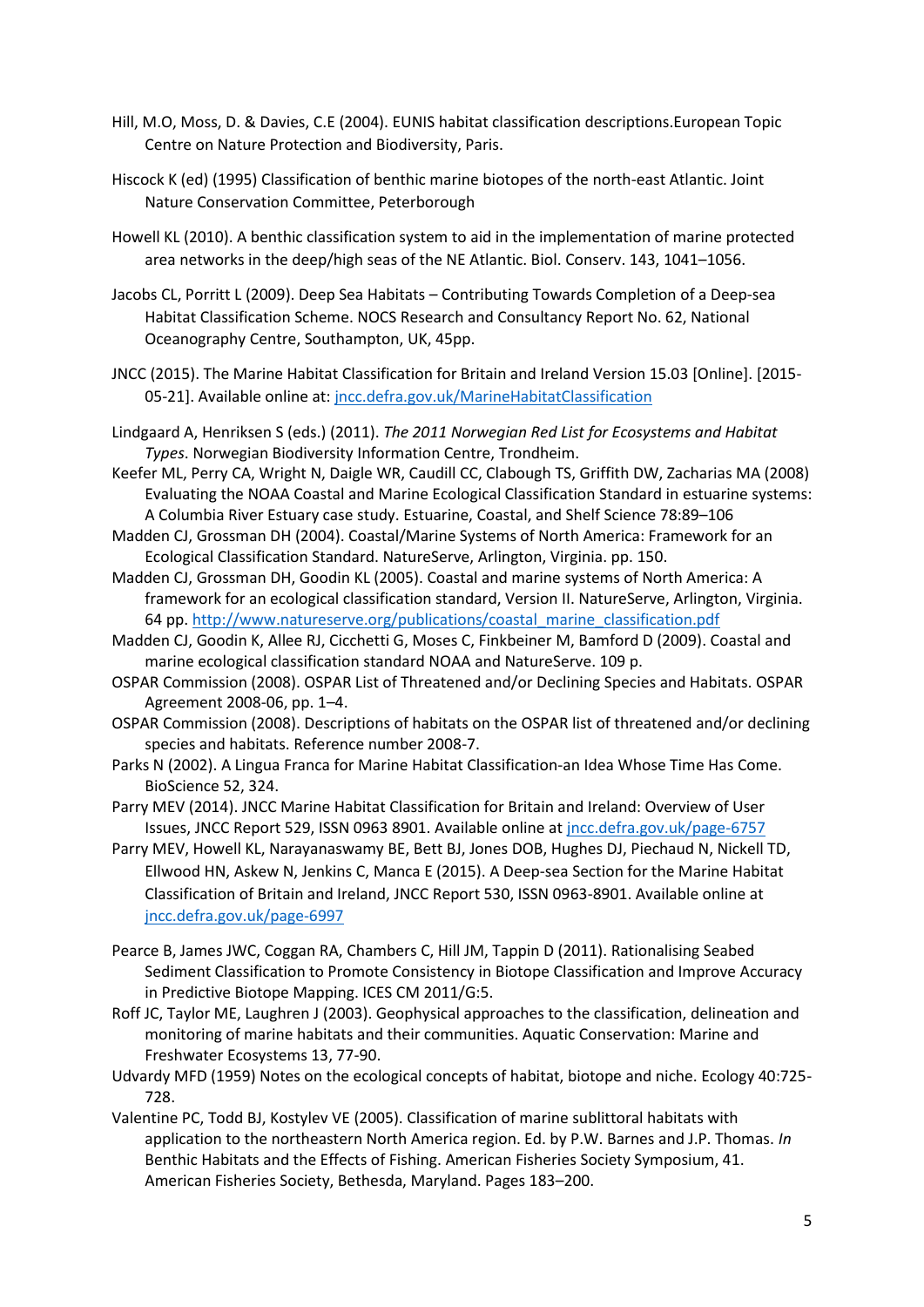- Verfaillie E, Degraer S, Schelfaut K, Willems W, Van Lancker V (2009). A protocol for classifying ecologically relevant marine zones, a statistical approach. Estuarine, Coastal and Shelf Science 83, 175e185.
- Whittaker RH, Levin SA, Root RB (1973). Niche, Habitat, and Ecotope. The American Naturalist 107: 321-338.

## **Marine Landscape Classification**

- Buhl-Mortensen P, Buhl-Mortensen L, Dolan M, Dannheim J, Kröger K (2009). Megafaunal diversity associated with marine landscapes of northern Norway: a preliminary assessment. Norw J Geol. 89: 163–171.
- IHO (International Hydrographic Organization) (2008). Standardization of undersea feature names. Guidelines, proposal form, terminology. Bathymetric Publication No. 6, International Hydrographic Bureau, Monaco
- Sheppard, V. 2013. International approaches to characterizing marine seascapes to achieve representativity in MPA network design. DFO Can. Sci. Advis. Sec. Res. Doc. 2013/048. v + 20 p.

## **Bioregional Classification**

- Butler A, Harris P, Lyne V, Heap A, Passlow V, Porter-Smith R (2001). An interim bioregionalisation for the continental slope and deeper waters of the south-east marine region of Australia. Report to the National Oceans Office, Geoscience Australia and CSIRO, Hobart. 38 pp. http://www.environment.gov.au/coasts/mbp/publications/south-east/pubs/sebioregionalisation.pdf. (Accessed June 2008.)
- DFO (2009). Development of a Framework and Principles for the Biogeographic Classification of Canadian Marine Areas. DFO Can. Sci. Advis. Sec. Sci. Advis. Rep. 2009/056.
- Dinter WP (2001). Biogeography of the OSPAR Maritime Area. Bonn: Bundesamt for Naturschutz. 167 pp.
- Gregr EJ, Bodtker KM (2007). Adaptive classification of marine ecosystems: identifying biologically meaningful regions in the marine environment. Deep Sea Research Part I: Oceanographic Research Papers 54: 385–402.
- Rex MA (1983). Geographical patterns of species diversity in the deep-sea benthos. In: Rowe GT, editor The Sea, Vol. 8, New York, John Wiley. pp. 453–472.
- UNESCO (2009). Global Open Oceans and Deep Seabed (GOODS) biogeographic classification. IOC Technical Series 84, UNESCO-IOC, Paris

Vinogradova NG (1997). Zoogeography of the abyssal and hadal zones. Adv Mar Biol 32:325–387. Zezina ON (1997). Biogeography of the bathyal zone. Adv Mar Biol 32:389–426.

## **Seabed Substrate Classification**

- Bøe R, Dolan M, Thorsnes T, Lepland A, Olsen H, Totland O. Elvenes S. (2010). Standard for geological seabed mapping offshore. NGU report 2010.033, 15 pages
- Folk RL (1954). The distinction between grain size and mineral composition in sedimentary rock nomenclature. Journal of Geology 62 (4), 344-359

Long D (2006). Seabed Sediment Classification. MESH Project Document. [www.searchmesh.net/PDF/GMHM3\\_Detailed\\_explanation\\_of\\_seabed\\_sediment\\_classification.](http://www.searchmesh.net/PDF/GMHM3_Detailed_explanation_of_seabed_sediment_classification.pdf) [pdf](http://www.searchmesh.net/PDF/GMHM3_Detailed_explanation_of_seabed_sediment_classification.pdf)

Wentworth CK (1922). A scale of grade and class terms for clastic sediments. Journal of Geology 30: 377–392.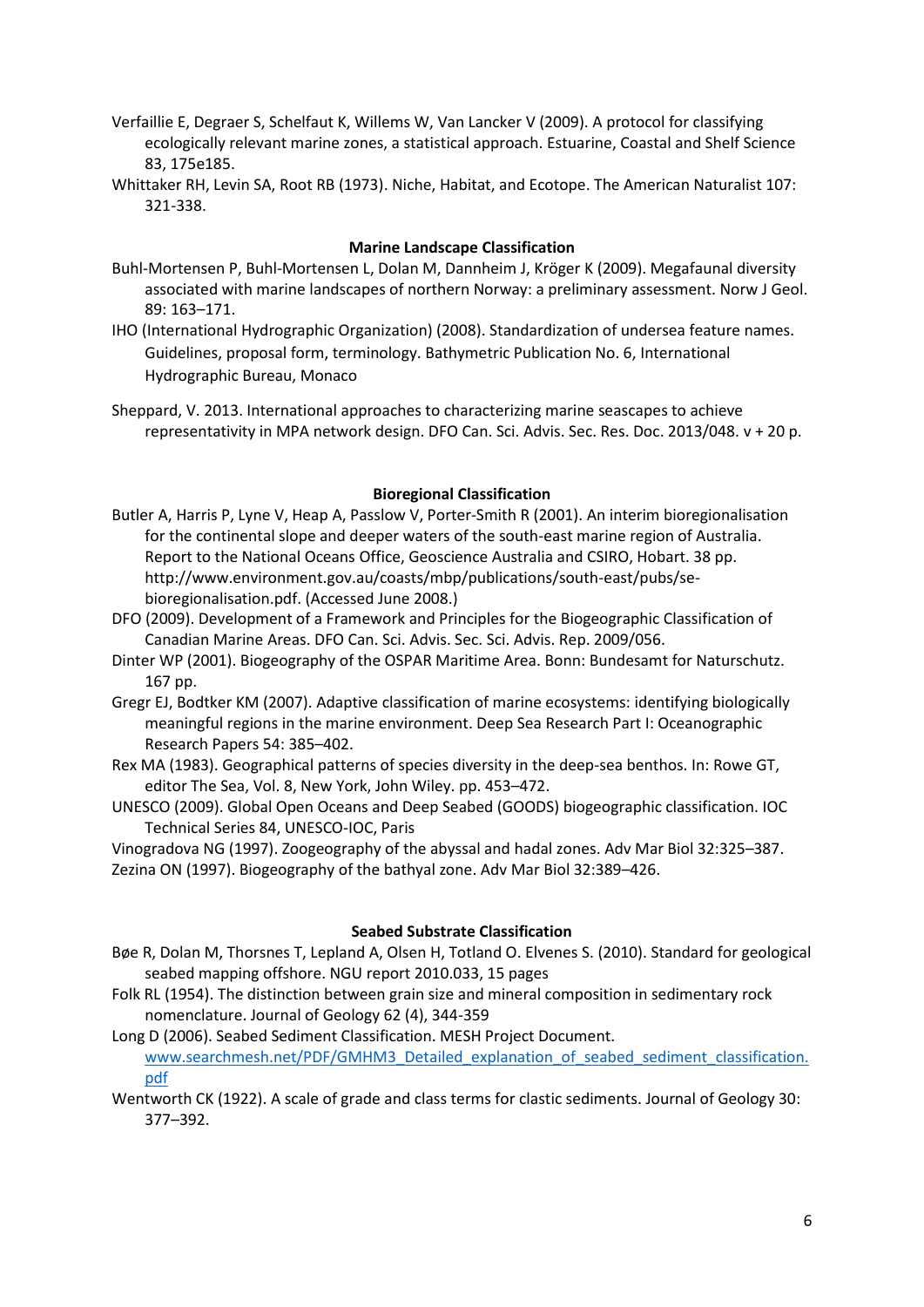## **STANDARDISATION OF SEABED MAPPING**

(27 papers)

- Bøe R, Dolan M, Thorsnes T, Lepland A, Olsen H, Totland O. Elvenes, S. (2010). Standard for geological seabed mapping offshore. NGU report 2010.033, 15 pages.
- Bergström L, (Ed.), Bergström U, Isæus M, Kotta J, Möllmann C, Sandström A, Spar‐revohn C, Tomkiewicz J, Vestergaard O. (2007). Guidelines for harmonisation of marine data. BALANCE Interim report No 32.
- Coggan R, Populus J, White J, Sheehan K, Fitzpatrick F, Piel S. (eds.) (2007). Review of Standards and Protocols for Seabed Habitat Mapping. MESH. 203 p.
- Coggan R, Mitchell A, White J, Golding N (2007). Reommended operating guidelines (ROG) for underwater video and photographic imaging techniques. Report of the Mapping European Seabed Habitats (MESH) Video Working Group. Available: [http://www.searchmesh.net/PDF/GMHM3\\_Video\\_ROG.pdf](http://www.searchmesh.net/PDF/GMHM3_Vide​o_ROG.pdf)
- EN 16260. Water quality ― Visual seabed surveys using remotely operated and/or towed observation gear for collection of environmental data.
- Dolan M, Thorsnes T, Leth J, Alhamdani Z, Guinan J, Van Lancker V (2013). Standardisation and harmonisation in seabed habitat mapping: role and added value of geological data and information. Part B: Terrain characterisation. Deliverable 10.5. Geo-Seas Pan-European infrastructure for management of marine and ocean geological and geophysical data (EU Grant Agreement Number: 23895), 63 pp.
- Henry L-A, Roberts JM (2014). Recommendations for best practice in deep-sea habitat classification: Bullimore et al. as a case study. ICES Journal of Marine Science 71: 895-898.
- IHO (1998). IHO standards for hydrographic surveys, International Hydrographic Organization, Special Publication No 44, 4th Edition, 23 pp.
- MESH (Mapping European Seabed Habitats) (2008). MESH Confidence Assessment. Online information and tool available at [www.searchmesh.net/Default.aspx?page=1635](http://www.searchmesh.net/Default.aspx?page=1635)
- Van Lancker V, van Heteren S (eds.) (2013). Standardisation and harmonisation in seabed habitat mapping: role and added value of geological data and information. Part A: Sediment characterisation. Deliverable 10.5. Geo-Seas Pan-European infrastructure for management of marine and ocean geological and geophysical data (EU Grant Agreement Number: 23895), 100 pp.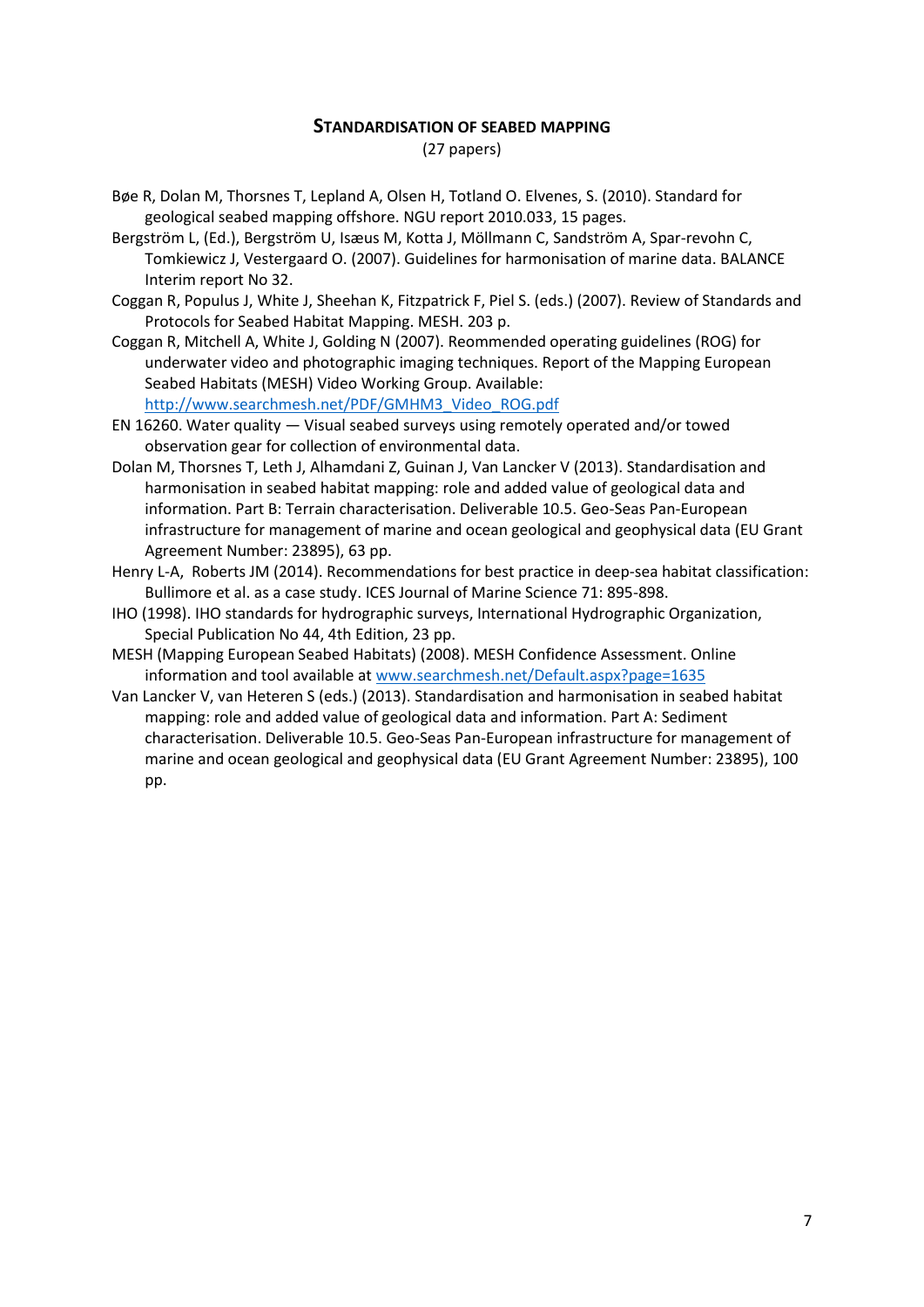# **MAPPING TECHNIQUES**

(103 papers)

The literature presenting techniques relevant for mapping of the seabed and its habitats is immense. The references below are separated in two themes: 1) Field methods, operational procedures, sampling design and data and 2) Post processing and data analysis.

# **Sampling strategy, survey design and data interpretation**

- Ahmed KI, Demsar U (2013). Improving seabed classification from Multi-beam Echo Sounder (MBES) backscatter data with visual data mining. J. Coast. Conserv. 17: 559–577.
- Anderson TJ, Cochrane GR, Roberts DA, Chezar H, Hatcher G (2007). Special Paper. A Rapid Method to Characterize Seabed Habitats and Associated Macroorganisms, vol. 47. Geological Association of Canada. 71-79.
- Anderson JT, Van Holliday D, Kloser R, Reid DG, Simard Y (2008). Acoustic seabed classification: current practice and future directions. ICES Journal of Marine Science 65, 1004-1011.
- Augustin JM, Suave, R, Lurton, X, Voisset, M, Dugelay, S, Satra, C. 1996). Contribution of the multibeam acoustic imagery to the exploration of the sea-bottom. Mar. Geophys. Res. 18, 459–486.
- Blondel, P (2009). The Handbook of Sidescan Sonar. Springer.
- Brown, C.J, Blondel, P (2009). Developments in the application of multibeam sonar backscatter for seafloor habitat mapping. Applied Acoustics 70, 1242-1247.
- Brown, C.J, Cooper, K.M, Meadows, W.J, Limpenny, D.S, Rees, H.L (2002). Smallscale mapping of seabed assemblages in the eastern English Channel using sidescan sonar and remote sampling techniques. Estuarine, Coastal and Shelf Science 54, 263-278.
- Brown CJ, Smith SJ, Lawton P, Anderson JT (2011) Benthic habitat mapping: A review of progress towards improved understanding of the spatial ecology of the seafloor using acoustic techniques. Estuar Coast Shelf S 92 (3): 502-520.
- Chavez P, Anderson J, Schoonmaker J (1987). Underwater Mapping Using Gloria and MIPS. OCEANS, 19: 1202–1205.
- Clements AJ, Strong JA, Flanagan C. Service M (2010). Objective stratification and samplingeffort allocation of ground-truthing in benthic-mapping surveys. ICES Journal of Marine Science 67, 628 - 637.
- Dartnell P (2000). Applying Remote Sensing Techniques to map Seafloor Geology/Habitat Relationships. Masters Thesis, San Francisco State University, pp. 108.
- Freitas R, Rodrigues AM, Quintino V (2003). Benthic biotopes remote sensing using acoustics. J. Exp. Mar. Biol. Ecol. 285–286: 339–353.
- Gordon DC, Kenchington ELR, Gilkinson KD, McKeown DL, Steeves G, Chin-Yee M, Vass WP, Bentham K, Boudreau PR (2000). Canadian imaging and sampling technology for studying marine benthic habitat and biological communities. CM 2000/T:07. ICES 2000 Ann Sci Conf 27-30 September 2000, Bruges, Belgium.
- Greenstreet SPR, Tuck ID, Grewar GN, Armstrong E, Reid DG, Wright PJ (1997). An assessment of the acoustic survey technique, RoxAnn, as a means of mapping seabed habitat. ICES Journal of Marine Science 54, 939-959.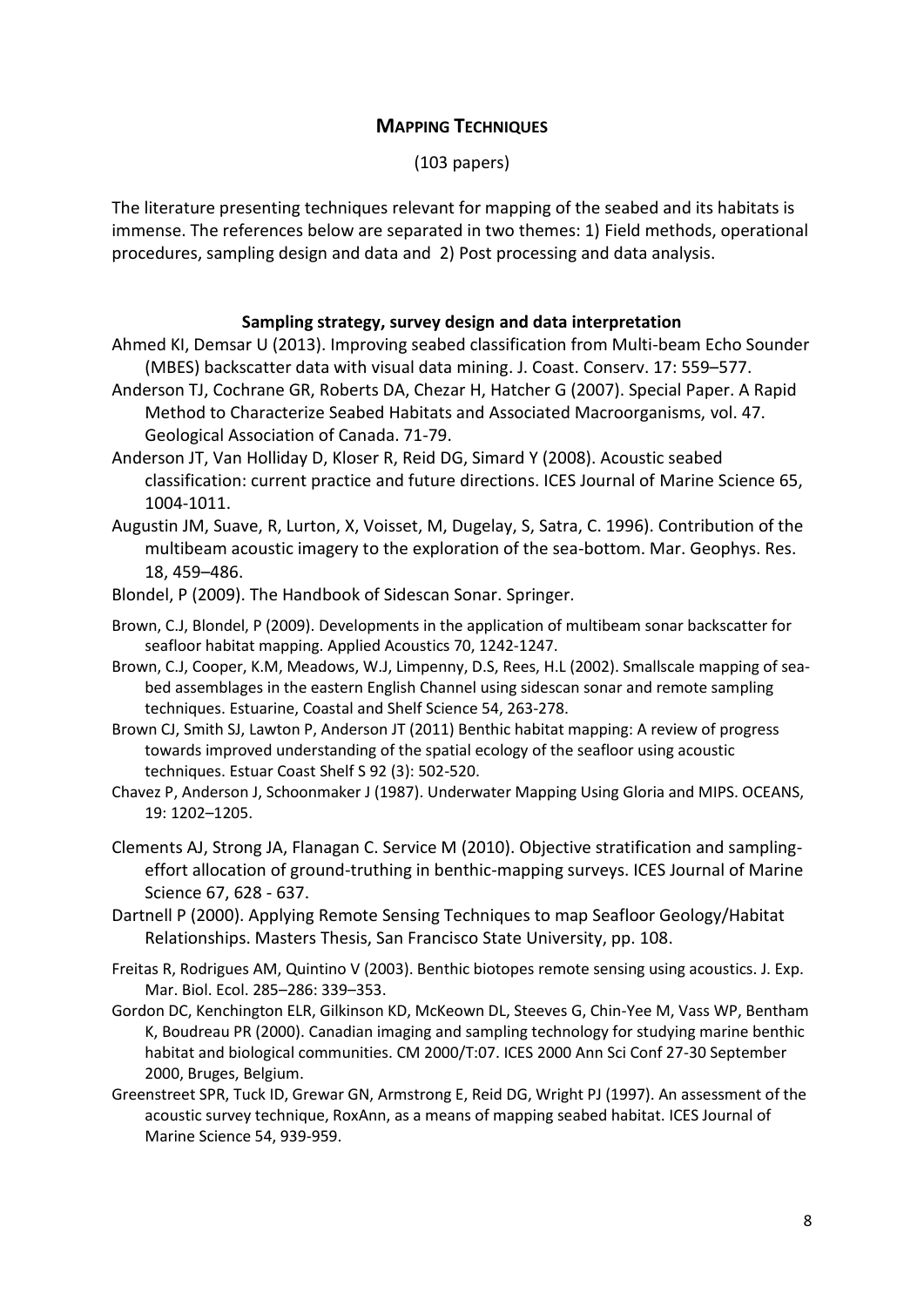- Grizzle RE, Brodeur MA, Abeels HA, Greene JK (2008). Bottom habitat mapping using towed underwater videography: subtidal oyster reefs as an example application. Journal of Coastal Research 24, 103-109.
- Hansen RE, Callow HJ, Sabo TO, Synnes SAV (2011). Challenges in seafloor imaging and mapping with synthetic aperture sonar. IEEE Trans. Geosci. Remote Sens. 49:3677–368.
- Hayes MP, Gough PT (2004). Synthetic aperture sonar: a maturing discipline. Proceedings of the Seventh European Conference on Underwater Acoustics, ECUA 2004, Delft, The Netherlands, 5– 8 July, 2004.
- Hewitt JE, Thrush SF, Legendre P, Funnell GA, Ellis J, Morrison M (2004). Mapping of marine softsediment communities: integrated sampling for ecological interpretation. Ecol. Appl. 14: 1203– 1216.
- Hirzel A, Guisan A (2002). Which is the optimal sampling strategy for habitat suitability modelling. Ecological Modelling 157: 331-341.
- Howland J, Gallager S, Singh H, Girard A, Abrams L, et al. (2006). Development of a towed survey system for deployment by the fishing industry. In: OCEANS 2006). pp 1–5. doi: 10.1109/OCEANS.2006.307098.
- Humborstad OB, Nottestad L, Lokkeborg S, Rapp HT (2004). RoxAnn bottom classification system, sidescan sonar and video-sledge: spatial resolution and their use in assessing trawling impacts. ICES Journal of Marine Science, 61: 53–63.
- Hutin E, Simard Y, Archambault P (2005). Acoustic detection of a scallop bed from a single-beam echosounder in the St Lawrence. ICES Journal of Marine Science, 62: 966– 983.
- International hydrographic Organization (2005). Manual on hydrography. Publication M-13. May 2005.
- Kendall MS, Jensen OP, Alexander C, Field D, McFall G, Bohne R, Monaco ME. (2005). Benthic mapping using sonar, video transects, and an innovative approach to accuracy assessment: a characterization of bottom features in the Georgia Bight. Journal of Coastal Research 21, 1154- 1165.
- Kenny AJ, Cato I, Desprez M, Fader G, Schuttenhelm RTE, Side J (2003). An overview of seabedmapping technologies in the context of marine habitat classification. ICES Journal of Marine Science 60, 411-418.
- Kloser RJ, Williams A, Butler AJ (2007). Special Paper. Exploratory Surveys of Seabed Habitats in Australia's Deep Ocean using Remote Sensing e Needs and Realities, vol. 47. Geological Association of Canada. 93-110.
- Kostylev V, Todd B, Fader G, Courtney R, Cameron G, Pickrill R. (2001). Benthic habitat mapping on the Scotian Shelf based on multibeam bathymetry, surficial geology and seafloor photographs, Marine Ecology Progress Series 219: 121-137.
- Lamarche, G, Orpin, A, Mitchell, J (2014) Chapter 5: Survey tools and ship-based technologies for marine habitat mapping. The New Zealand approach. In: Clark MR, Consalvey M, Rowden AA (Eds). Biological sampling in the deep sea: an illustrated manual of tools and techniques. Wiley-Blackwell
- Lurton X, Lamarche G. (Eds) (2015). Backscatter measurements by seafloor‐mapping sonars. Guidelines and Recommendations. 200p. http://geohab.org/wp‐ content/uploads/2014/05/BSWG‐ REPORT‐MAY2015.pdf
- McGonigle C, Brown CJ, Quinn R (2010). Operational parameters, data density and benthic ecology: considerations for image-based classification of multibeam backscatter. Marine Geodesy 33, 16.
- McRea Jr, JE, Greene HG, O'Connell VM,Wakefield WW (1999). Mapping marine habitats with high resolution sidescan sonar. Oceanologica Acta 22, 679-686.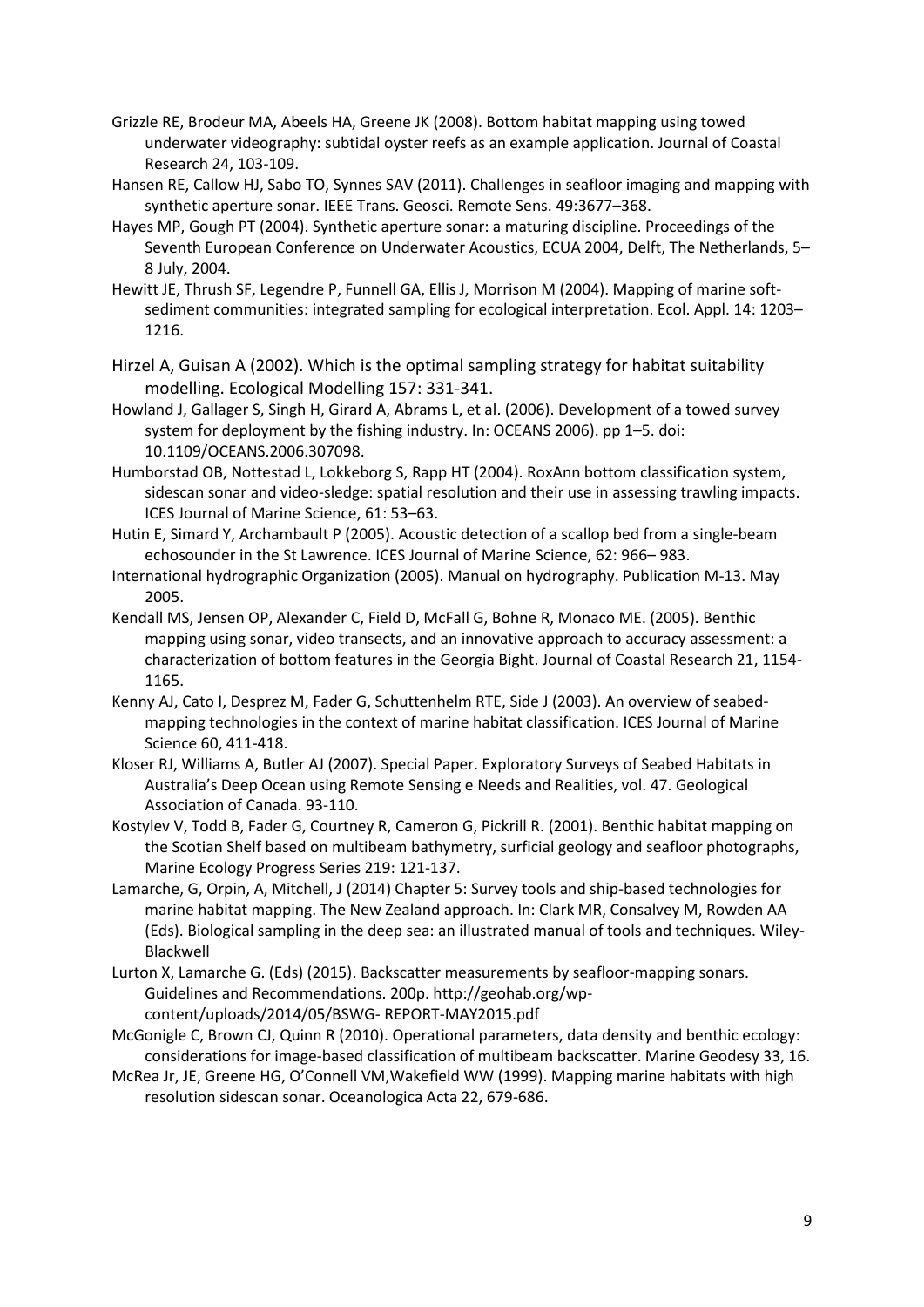- Pandian PK, Ruscoe JP, Shields M, Side JC, Harris RE, Kerr SA, Bullen CR (2009). Seabed habitat mapping techniques: an overview of the performance of various systems. Mediterranean Marine Science 10, 29-43.
- Parry D, Kendall M, Pilgrim D, Jones, M (2003). Identification of patch structure within marine benthic landscapes using a remotely operated vehicle. Journal of Experimental Marine Biology and Ecology 285-286, 497-511.
- Pinn EH, Robertson MR (2003). Effect of track spacing and data interpolation on the interpretation of benthic community distributions derived from RoxAnn acoustic surveys. ICES Journal of Marine Science 60, 1288-1297.
- Preston JM, Christney AC, Bloomer SF, Beaudet IL (2003). Seabed classification of multibeam sonar images. MTS 0–933957–28–9, 8 pp.
- Rattray A, Ierodiaconou D, Laurenson L, Burq S, Reston M (2009). Hydro-acoustic remote sensing of benthic biological communities on the shallow South East Australian continental shelf. Estuar. Coast. Shelf Sci. 84, 237–245.
- Schimel ACG, Healy TR, Johnson D, Immenga D (2010). Quantitative experimental comparison of single-beam, sidescan, and multibeam benthic habitat maps. ICES J. Mar. Sci. 67, 1766–1779.
- Schimel ACG, Healy TR, McComb P, Immenga D (2010). Comparison of a selfprocessed EM3000 multibeam echosounder dataset with a QTC view habitat mapping and a sidescan sonar imagery, Tamaki Strait, New Zealand. Journal of Coastal Research 26, 714-725.
- Williams SB, Pizarro O, Jakuba M, Barrett N (2010). AUV benthic habitat mapping in south eastern Tasmania. In Field and Service Robotics (pp. 275-284). Springer Berlin Heidelberg
- York A, Gallager S, Taylor R, Vine N, Lerner S (2008). Using a towed optical habitat mapping system to monitor the invasive tunicate species *Didemnum sp*. along the northeast continental shelf. In: OCEANS 2008. pp 1–9. doi: 10.1109/OCEANS.2008.5152001.

## **Post processing and data analysis**

- Knight A, Lindholm J, DeVogelaere A, Watson F (2014). An Approach to the Collection, Processing, and Analysis of Towed Camera Video Imagery for Marine Resource Management. Marine Technology Society Journal 48: 6-95.
- Babovic VM (1999). Seabed recognition using neural networks. Danish Hydraulic Institute, DK2 Technical Report 0399–1. 72 pp. [\(www.d2k.dk\)](http://www.d2k.dk/)
- Blaschke T (2010). Object based image analysis for remote sensing. ISPRS Journal of Photogrammetry and Remote Sensing 65, 2-16.
- Blondel P, Parson LM, Robigou V (1998). TexAn: Textural analysis of sidescan sonar imagery and generic seafloor characterisation. IEEE 0–7803–5045–6/98.
- Blondel P, Gomez Sichi O (2009). Textural analyses of multibeam sonar imagery from Stanton Banks, Northern Ireland continental shelf. Applied Acoustics 70, 1288-1297.
- Brown CJ (2007). Special Paper. Seafloor Imagery, Remote Sensing and Bathymetry: Acoustic Ground Discrimination Systems (AGDS), vol. 47. Geological Association of Canada. 3e10.
- Brown CJ, Collier JS (2008). Mapping benthic habitat in regions of gradational substrata: an automated approach utilising geophysical, geological, and biological relationships. Estuarine, Coastal and Shelf Science 78, 203-214.
- Canepa G, Bergem O, Pace NP (2003). A new algorithm for automatic processing of bathymetric data. IEEE Journal of Oceanic Engineering, 28(1): 62–77.
- Carmichael DR, Linnet LM, Clarke SJ, Calder BR (1996). Seabed classification through multifractal analysis of sidescan sonar imagery. IEEE Proceedings-Radar, Sonar, Navigation, 143: 140–148.
- Chavez PS Jr (1986). Processing techniques for digital sonar images from GLORIA: -*Photogrammetric Engineering and Remote Sensing*, Vol 52, no. 8, p.1133-1145.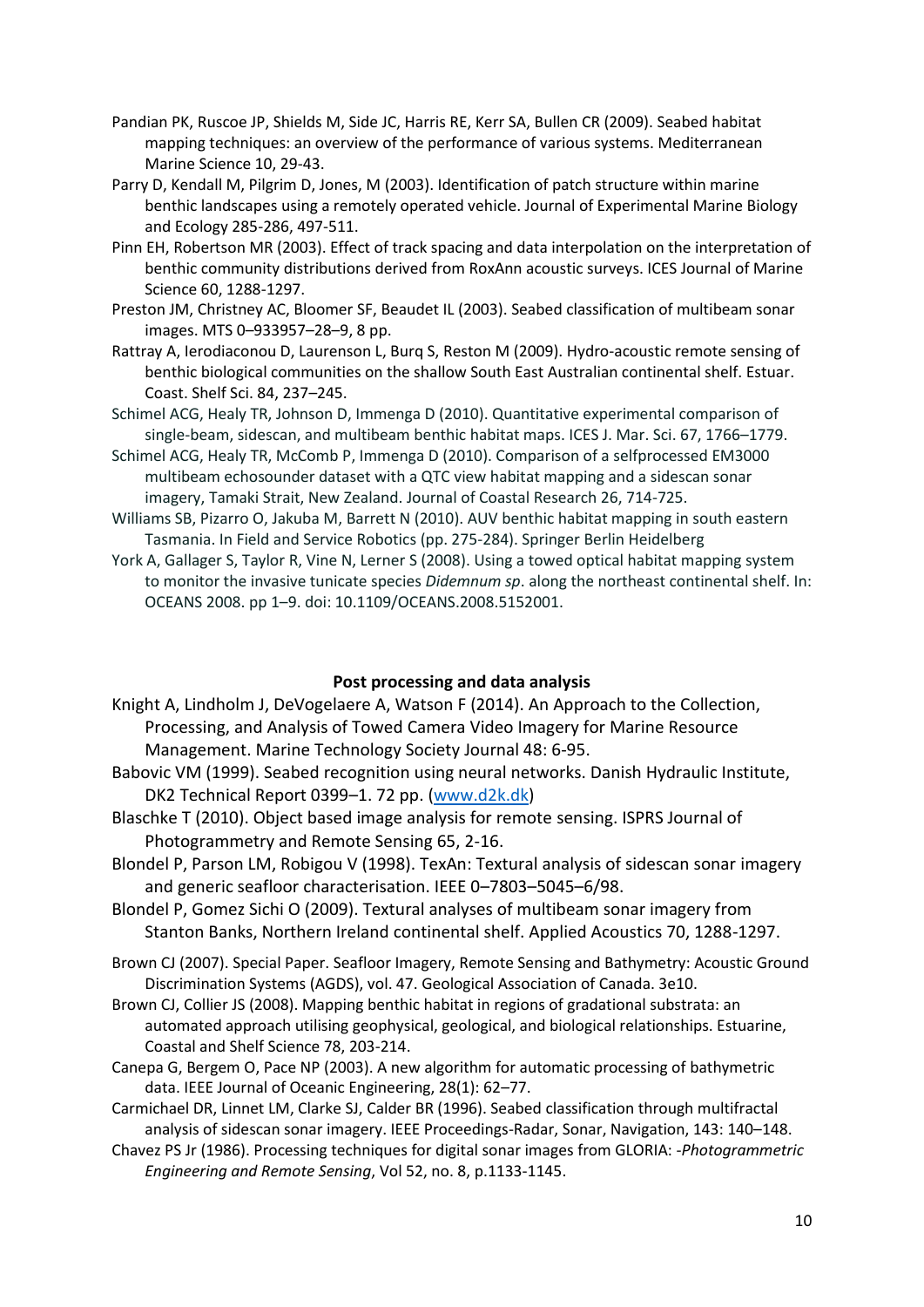- Che-Hasan R, Ierodiaconou D, Laurenson L (2012). Combining angular response classification and backscatter imagery segmentation for benthic biological habitat mapping. Estuar. Coast. Shelf Sci. 97: 1-9.
- Congalton RG. (1991). A review of assessing the accuracy of classifications of remotely sensed data. Remote Sens. Environ. 37, 35–46.
- Cutler DR, Edwards TC, Beard KH, Cutler A, Hess KT, Gibson J, Lawler JJ (2007). Random forests for classification in ecology. Ecology, 88, 2783–2792.
- Cutter GR Jr, Rzhanov Y, Mayer LA (2003). Automated segmentation of seafloor bathymetry from multibeam echosounder data using local Fourier histogram texture features. Journal of Experimental Marine Biology and Ecology 285e286, 355e370.
- Danforth WW, O'Brien TF, Schwab WC (1991). Near real-time mosaics from high-resolution sidescan sonar - an image processing technique to produce hard-copy mosaics 'on site' proved successful during USGS survey. -*Sea Technology* 32(1):54-59.
- Danforth WW (1997). Xsonar/ShowImage: A complete system for rapid sidescan sonar processing and display, USGS Open-File Report 97-686, pp. 77.
- Diaz JVM (1999). Analysis of Multibeam Sonar Data for the Characterization of Seafloor Habitats. MEng Thesis, University of New Brunswick, pp. 153.
- Dung TV, Stepnowski A (2000). Sea bottom recognition using multistage fuzzy neural network operating on multifrequency data. Acustica, 86: 830–837.
- Dunn DC, Halpin PN (2009). Rugosity-based regional modeling of hard-bottom habitat. Marine Ecology Progress Series 377, 1-11.
- Eastwood PD, Souissi S, Rogers SI, Coggan RA, Brown CJ (2006). Mapping seabed assemblages using comparative top-down and bottom-up classification approaches. Canadian Journal of Fisheries and Aquatic Sciences 63, 1536-1548.
- Erdey-Heydorn MD (2007). An ArcGIS seabed characterization toolbox for marine habitat and seafloor investigations. M.S. thesis, Moss Landing Marine Labs, Moss Landing, California. 202 pp.
- Elvenes S, Buhl-Mortensen P, Dolan MFJ (2012). Evaluation of alternative bathymetry data sources for MAREANO: A comparison of Olex bathymetry and multibeam data for substrate and biotope mapping. –Geological Survey of Norway Report No 2012.030, 54 pp.
- Elvenes S, Dolan MFJ, Buhl-Mortensen P, Bellec VK (2014). An evaluation of compiled single-beam bathymetry data as a basis for regional sediment and biotope mapping. ICES Journal of Marine Science 71(4), 867-881
- Fonseca L, Brown C, Calder B, Mayer L. Rzhanov Y (2009). Angular range analysis of acoustic themes from Stanton Banks Ireland: A link between visual interpretation and multibeam echo sounder angular signatures. Applied Acoustics, 70, 1298-1304.
- Greene HG, Bizzarro JJ, Tilden JE, Lopez HL, Erdey MD (2005). The benefits and pitfalls of geographic information systems in marine benthic habitat mapping. In: D.J. Wright and A.J. Scholz (eds.), Place matters. Oregon State University Press, Portland, pp. 34-46.
- Hasan RC, Ierodiaconou D, Monk J (2012). Evaluation of Four Supervised Learning Methods for Benthic Habitat Mapping Using Backscatter from Multi-Beam Sonar. Remote Sensing 4(11): 3427-3443; doi:10.3390/rs4113427
- Hasan RC, Ierodiaconou D, Laurenson L, Schimel, A (2014). Integrating Multibeam Backscatter Angular Response, Mosaic and Bathymetry Data for Benthic Habitat Mapping. PLoS ONE, 9(5).
- Hellequin L, Boucher J-M, Lurton X (2003). Processing of high-frequency multi beam sonar data for seafloor characterization. IEEE Journal of Ocean Engineering, 28: 78–89.
- Holmes KW, Van Nie, KP, Radford B, Kendrick GA, Grove SL (2008). Modelling distribution of marine benthos from hydroacoustics and underwater video. Continental Shelf Research 28, 1800e1810.
- Huang Z, Brooke BP, Harris PT (2011). A new approach to mapping marin benthic habitats using physical environmental data. Continental Shelf Research 31, S4-S16.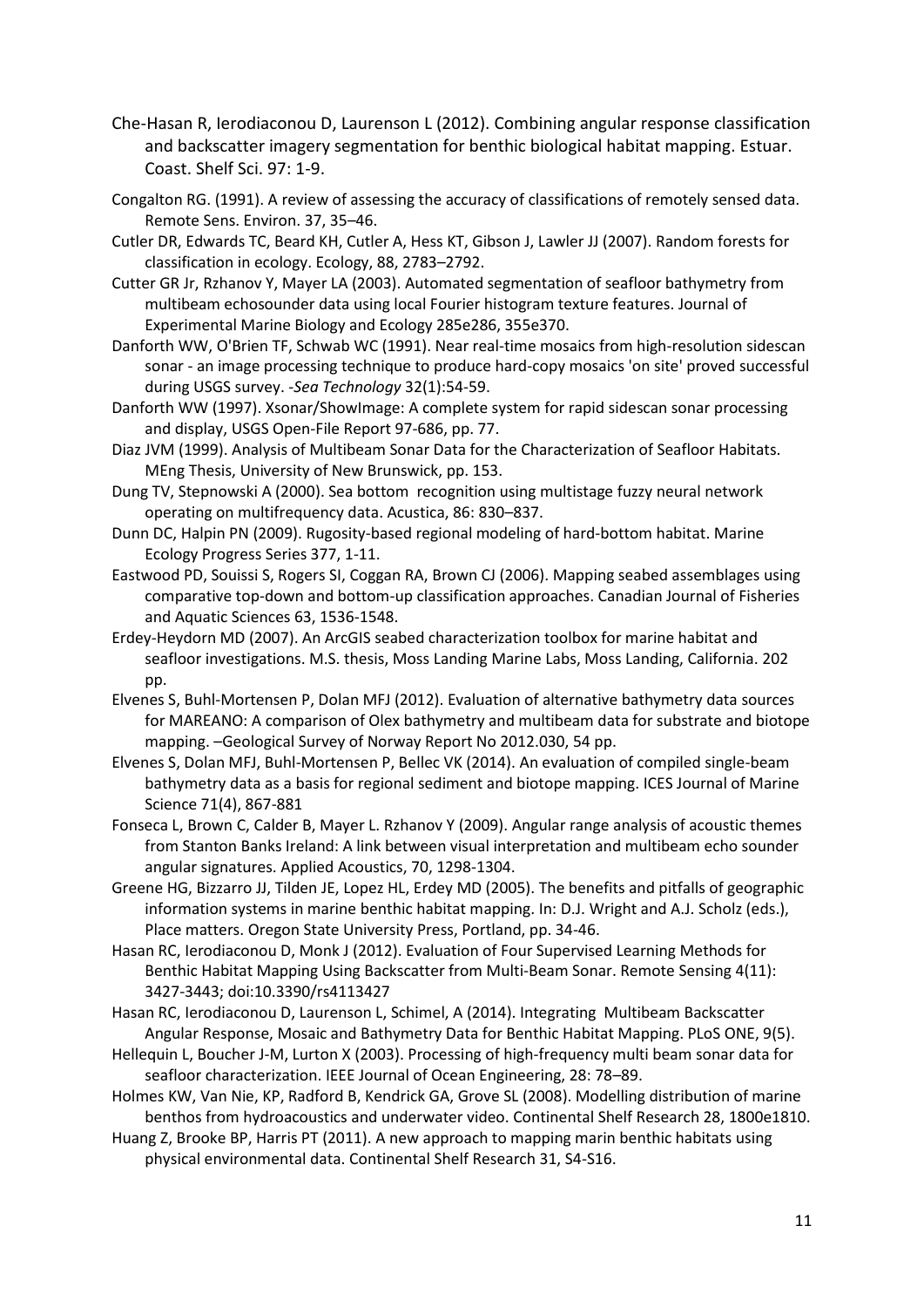Hühnerbach V, Blondel P, Huvenne VAI, Freiwald A (2007). Special Paper. Habitat Mapping of a Coldwater Coral Reef off Norway: a Comparison of Visual and Computer-assisted Methods to Interpret Sidescan Sonar Data, vol. 47. Geological Association of Canada. 297-308.

- Ismaila K, Huvenne VAI, Masson DG (2015). Objective automated classification technique for marine landscape mapping in submarine canyons. Marine Geology 362: 17–32.
- Jensen JR (2005). Introductory Digital Image Processing: A Remote Sensing Perspective, 3rd ed; Pearson Prentice Hall: Upper Saddle River, NJ, USA 2005.

Ierodiaconou D, Burq S, Reston M, Laurenson L (2007). Marine benthic habitat mapping using multibeam data, georeferenced video and image classification techniques in Victoria, Australia. Journal of Spatial Science 52, 93-104.

Ierodiaconou D, Monk J, Rattray A, Laurenson L, Versace VL (2011). Comparison of automated classification techniques for predicting benthic biological communities using hydroacoustics and video observations. Continental Shelf Research 31, S28-S38.

Jerosch K, Lüdtke A, Schlüter M, Ioannidis GT (2006). Automatic content-based analysis of georeferenced image data: detection of *Beggiatoa* mats in sea floor video mosaics from the Håkon Mosby Mud Volcano, Computers & Geosciences, 33, 202–218.

Kim HJ, Chang GK, Jou HT, Park GT, Suk, BC (2002). Seabed classification from acoustic profiling data using the similarity index. Journal of the Acoustical Society of America, 111: 794–799.

Kloser RJ, Keith G, Ryan T, Williams A, Penrose J (2002). Seabed biotope characterisation in deep water – initial evaluation of single and multi-beam acoustics. In Proceedings of the 6th European Conference in Underwater Acoustics, Gdańsk 2002, pp. 81–88. Ed. by A. Stepnowski.

Kloser R, Williams A, Althaus F, Butler A (2004). Seabed terrains and fauna associations based on acoustic and video sampling. ICES CM 2004 /T:11.

Kostylev VE, Hannah CG (2007). Special Paper. Process-driven Characterization and Mapping of Seabed Habitats, vol. 47. Geological Association of Canada. 171-184.

Lamarche G, Lurton X, Verdier AL, Augustin JM. (2010). Quantitative characterization of seafloor substrate and bedforms using advanced processing of multibeam backscatter - Application to Cook Strait, New Zealand. Cont. Shelf Res, 31: 93–109.

Lucieer V, Lucieer A (2009). Fuzzy clustering for seafloor classification. Marine Geology 264: 230-241.

Lucieer VL (2008). Object-oriented classification of sidescan sonar data for mapping benthic marine habitats. International Journal of Remote Sensing, 29: 905 - 921.

Lucieer V, Lamarche G (2011). Unsupervised fuzzy classification and object-based image analysis of multibeam data to map deep water substrates, Cook Strait, New Zealand. Continental Shelf Research, 31: 1236-1247.

Lucieer V, Hill NA, Barrett NS, Nichol S (2013). Do marine substrates 'look' and 'sound' the same? Supervised classification of multibeam acoustic data using autonomous underwater vehicle images. Estuarine Coastal and Shelf Science, 117: 94–106.

Malinverno A, Edwardsand M, Ryan WBF (1990). Processing of SeaMARC swath sonar data. -*IEEE Journal of Oceanic Engineering* 15:14-23.

Marsh I, Brown C (2009). Neural network classification of multibeam backscatter and bathymetry data from Stanton Bank (area IV). Applied Acoustics 70, 1269-1276.

Mayer LA, Paton M, Gee L, Gardner JV, Ware C (2000). Interactive 3-D Visualization: A tool for seafloor navigation, exploration and engineering[, http://www.ccom](http://www.ccom-jhc.unh.edu/vislab/PDFs/3DGIS.pdf)[jhc.unh.edu/vislab/PDFs/3DGIS.pdf](http://www.ccom-jhc.unh.edu/vislab/PDFs/3DGIS.pdf)

Mayer LA (2006). Frontiers in seafloor mapping and visualization. Marine Geophysical Researches 27: 7-17.

McGonigle C, Brown C, Quinn R, Grabowski J (2009). Evaluation of image-based multibeam sonar backscatter classification for benthic habitat discrimination and mapping at Stanton Banks, UK. Estuarine, Coastal and Shelf Science 81, 423-437.

McGonigle C, Brown CJ, Quinn R (2010). Insonification orientation and its relevance for image-based classification of multibeam backscatter. ICES Journal of Marine Science 67: 1010-1023.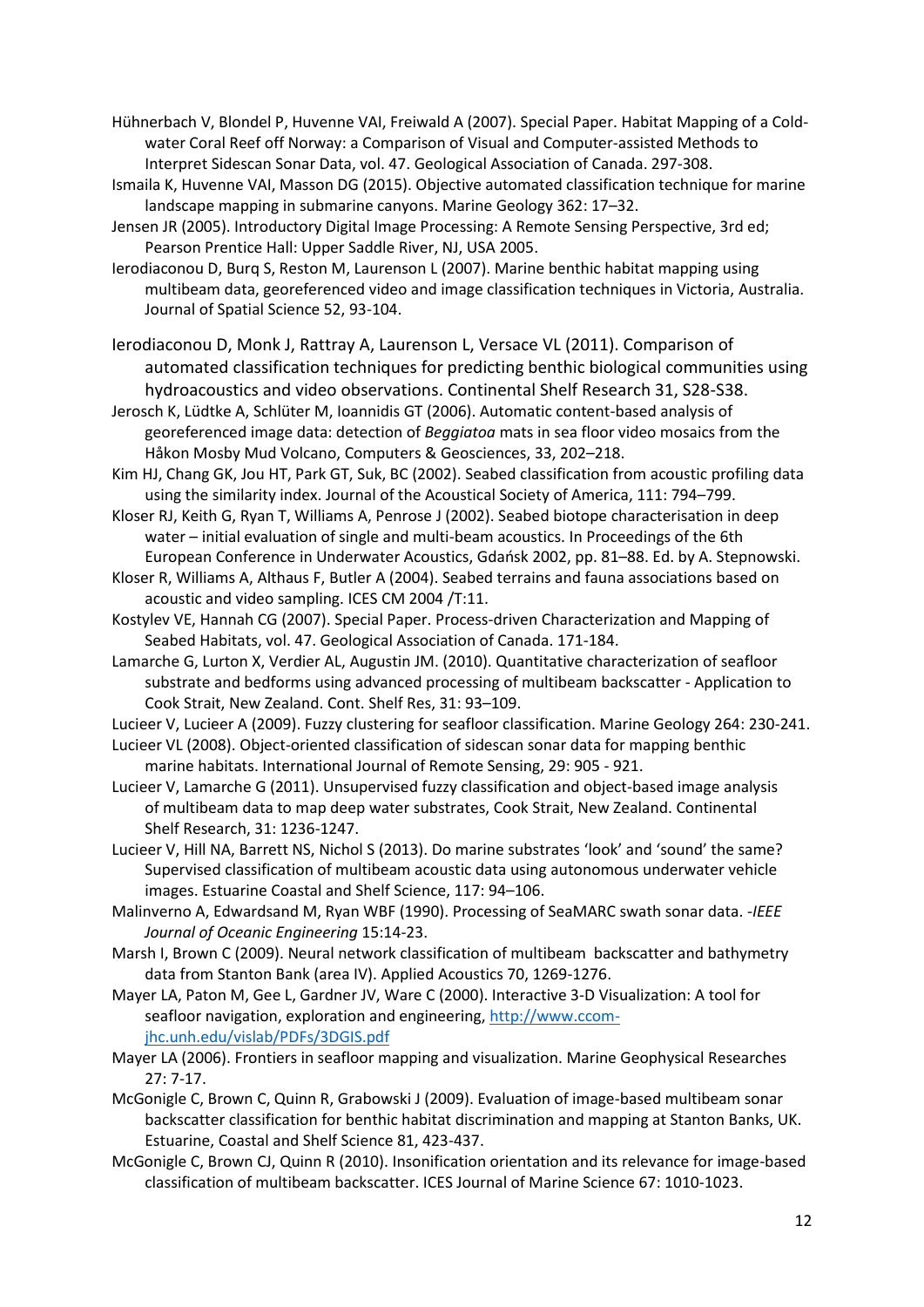- McLeod I, Skewes TD, Gordon SR, Pitcher CR (2007). Special Paper. A Method for Seabed Habitat Mapping: Integrating Acoustic Information with Biogeophysical Observations: Case Study e Scott Reef, Geological Association of Canada. vol. 47. 309-317.
- Müller RD, Eagles S, Hogarth P, Hughes M (2007). Special Paper. Automated Textural Image Analysis of Seabed Backscatter Mosaics: a Comparison of Four Methods, vol. 47. Geological Association of Canada. 39-57.
- Orpin AR, Kostylev VE (2006). Towards a statistically valid method of textural sea floor characterization of benthic habitats. Marine Geology, 225(1-4): 209–222.
- Paskevich V (1992). Digital mapping of side-scan sonar data with the Woods Hole Image Processing System software. -*U.S. Geological Survey Open-File Report* 92-536, 87p.
- Paskevich V (1996). MAPIT: An improved method for mapping digital sidescan sonar data using the Woods Hole Image Processing System (WHIPS) Software. -*U.S. Geological Survey Open-File Report* 96-281, 73p.
- Poppe LJ, Williams SJ, Paskevich VF (2005). USGS East.-Coast. Sediment. Analysis: Procedures, Database, and GIS Data; Open-File Report 2005–1001; U.S. Geological Survey: Woods Hole, MA, USA 2005.
- Preston JM, Kirlin TL (2003). Comment on Acoustic seabed classification: improved statistical method. Canadian Journal of Fisheries and Aquatic Sciences 60: 1299–1300.
- Preston JM, Christney AC, Beran LS, Collins WT (2004). Statistical seabed segmentation from images and echoes to objective clustering. Proceedings of the  $7<sup>th</sup>$  European Conf. on Underwater Acoustics. 6p.
- Preston J (2009). Automated acoustic seabed classification of multibeam images of Stanton Banks. Applied Acoustics 70, 1277-1287.
- Porter-Smith R, Harris PT, Andersen OB, Coleman R, Greenslade D, Jenkins CJ (2004). Classification of the Australian continental shelf based on predicted sediment threshold exceedance from tidal currents and swell waves. Marine Geology 211, 1–20.
- Purser A, Bergmann M, Lundälv T, Ontrup J, Nattkemper TW (2009). Use of machine-learning algorithms for the automated detection of cold-water coral habitats: a pilot study, Marine Ecology Progress Series, 397, 241–251.
- Rigby P, Pizarro O, Williams S (2010). Toward adaptive benthic habitat mapping using gaussian process classification. Journal of Field Robotics 27: 741–758.
- Rinehart R, Wright D, Lundblad E, Larkin E, Murphy J, Cary-Kothera L (2004). ArcGIS 8.x Benthic Terrain Modeler: Analysis in American Samoa. In Proceedings of the 24th Annual ESRI User Conference, San Diego, CA, Paper 1433.
- Roberts JJ, Best BD, Dunn DC, Treml EA. Halpin PN (2010). Marine Geospatial Ecology Tools: an integrated framework for ecological geoprocessing with Arc-GIS, Python, R, MATLAB, and C++. Environmental Modelling & Software, 25, 1197–1207.
- Rooper CN, Zimmermann M (2007). A bottom-up methodology for integrating underwater video and acoustic mapping for seafloor substrate classification. Continental Shelf Research 27: 947-957.
- Schneider DS, Fornari DJ, Humphris SE, Lerner S (2000). High-resolution seafloor mapping using the DSL-120 sonar system: Quantitative assessment of sidescan and phase-bathymetry data from the Lucky Strike segment of the Mid-Atlantic Ridge. Marine Geophysical Researches, 21: 121– 142.
- Schoening T, Bergmann M, Ontrup J, Taylor J, Dannheim J, et al. (2012). Semi-Automated Image Analysis for the Assessment of Megafaunal Densities at the Arctic Deep-Sea Observatory HAUSGARTEN. PLoS ONE 7(6): e38179. doi:10.1371/journal.pone.0038179
- Shumchenia EJ, King JW (2010). Comparison of methods for integrating biological and physical data for marine habitat mapping and classification. Continental Shelf Research 30, 1717-1729.
- Sotheran IS, Foster-Smith RL, Davies J (1997). Mapping of marine benthic habitats using image processing techniques within a raster-based geographic information system. Estuarine, Coastal and Shelf Science 44: 25-31.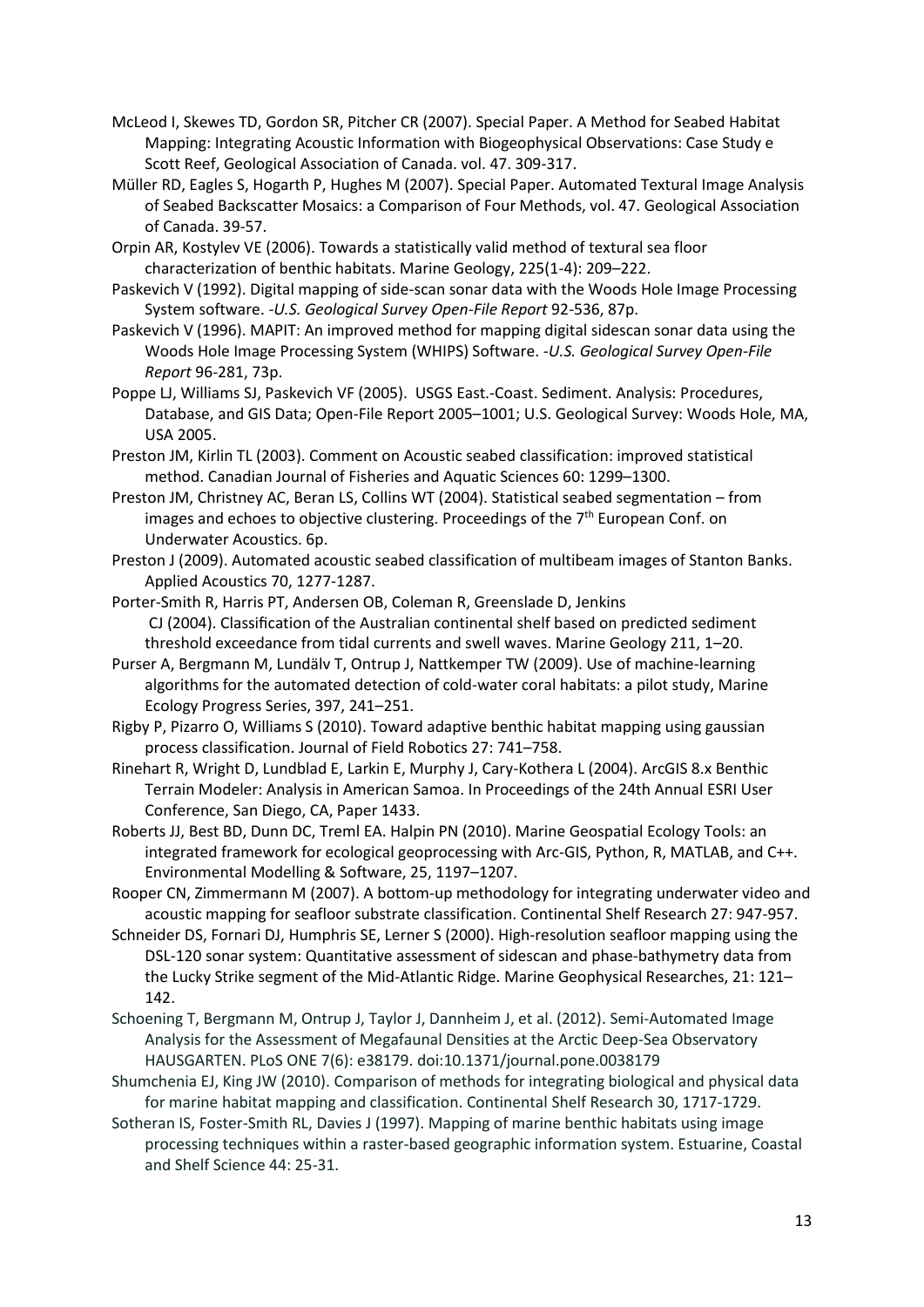Souissi S, Ibanez F, Ben Hamadou R, Boucher J, Cathelineau AC, Blanchard F, Poulard JC (2001). A new multivariate mapping method for studying species assemblages and their habitats: example using bottom trawl surveys in the Bay of Biscay (France). Sarsia, 86: 527–542.

- Stevensen T, Connoly RM (2004). Testing the utility of abiotic surrogates for marine habitat mapping at scales relevant to management. Biological Conservation 119: 351–362.
- Taylor R, Vine N, York A, Lerner S, Hart D, et al. (2008). Evolution of a benthic imaging system from a towed camera to an automated habitat characterization system. In: OCEANS 2008. pp 1–7. doi: 10.1109/OCEANS.2008.5152032.
- Teixido N, Albajes-Eizagirre A, Bolbo D, Hir EL, Demestre M, et al. (2011). Hierarchical segmentationbased software for cover classification analyses of seabed images (seascape). Mar Ecol Prog Ser 431: 45–54.
- ter Braak CJF, Hoijtink H, Akkermans W, Verdonschot FM (2003). Bayesian model-based cluster analysis for predicting macrofaunal communities. Ecol. Model. 160: 235–248.
- Trygonis V, Sini M (2012). photoQuad: A dedicated seabed image processing software, and a comparative error analysis of four photoquadrat methods. Journal of Experimental Marine Biology and Ecology 424: 99-108.
- Urbanski JA, Szymelfenig M (2003). GIS-based mapping of benthic habitats. Estuar. Coast. Shelf Sci. 56: 99–109.
- Wilson MFJ, O'Connell B, Brown C, Guinan JC, Grehan AJ (2007). Multiscale terrain analysis of multibeam bathymetry data for habitat mapping on the continental slope. Marine Geodesy 30: 3-35.
- Wilson MFJ (2006). Deep sea habitat mapping using a remotely operated vehicle: Mapping and modeling seabed terrain and benthic habitat at multiple scales in the Porcupine Seabight, SW Ireland. Ph.D. Thesis, National University of Ireland, Galway. 266 pp.
- Whitmire CE, Embley RW,WakefieldWW, Merle SG, Tissot BN (2007). Special Paper. A Quantitative Approach for Using Multibeam Sonar Data to Map Benthic Habitats, vol. 47. Geological Association of Canada. 111-126.
- Wright D, Heyman W (2008). Introduction to the special issue: marine and coastal GIS for geomorphology, habitat mapping, and marine reserves. Marine Geodesy 31: 223-230.
- Wright DJ, Lundblad ER, Larkin EM, Rinehart RW, Murphy J, Cary-Kothera L, Draganov K (2005). ArcGIS Benthic Terrain Modeler. Oregon State University, Davey Jones Locker Seafloor Mapping/Marine GIS Laboratory and NOAA Coastal Services Center, Corvallis, OR.
- Zajac RN, Lewis RS, Poppe LJ, Twichell DC, Vozarik J, DiGiacomo-Cohen ML (2000). Relationships among sea-floor structure and benthic communities in Long Island Sound at regional and benthoscape scales. J. Coast. Res. 16: 627–640.
- Zieger S, Stieglitz T, Kininmonth S (2009). Mapping reef features from multibeam sonar data using multiscale morphometric analysis. Marine Geology 264: 209-217.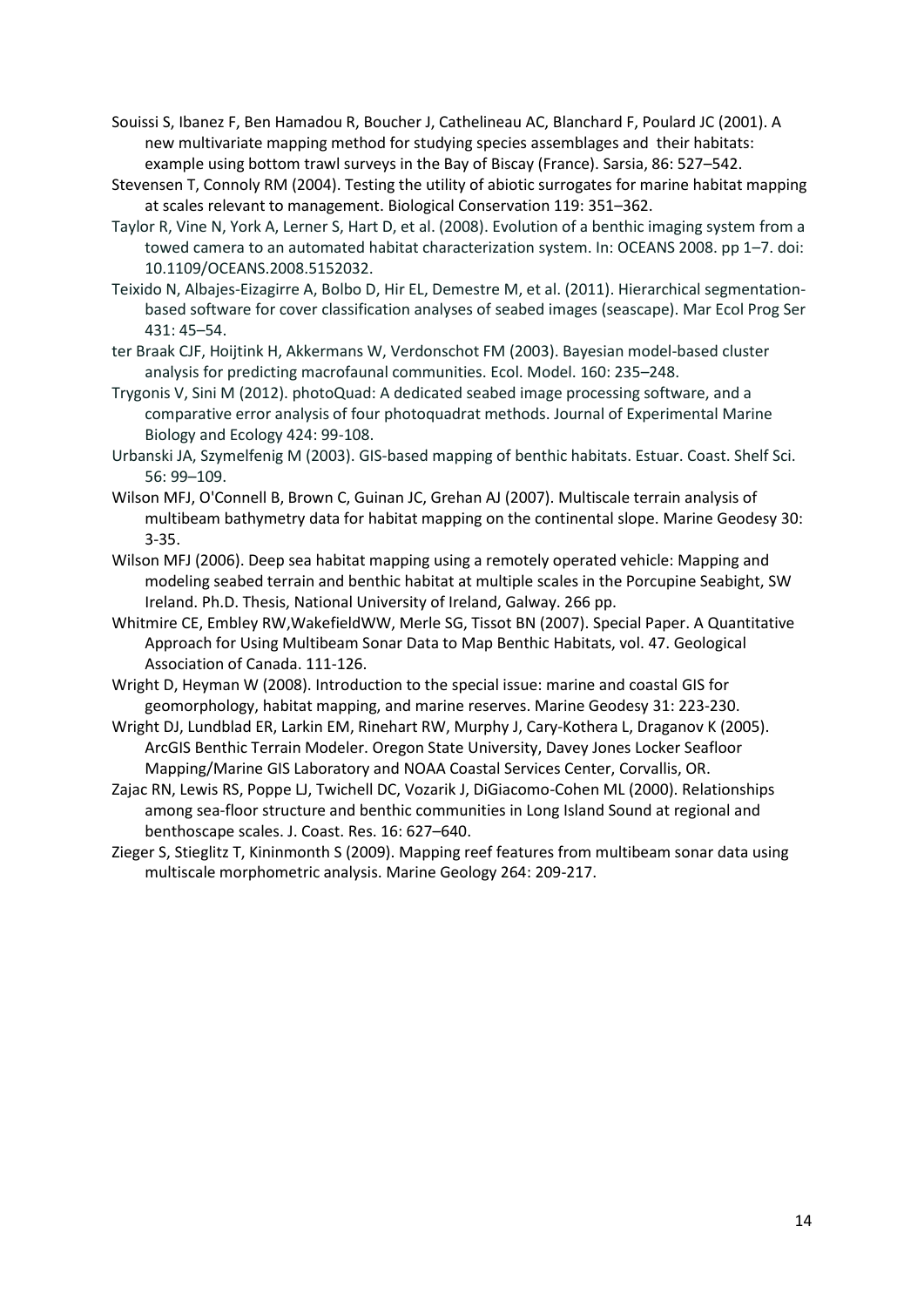# **VULNERABLE HABITATS**

(34 papers)

Several coral and sponge species build habitats that are fragile to physical disturbance, such as bottom trawling. Whereas the corals and sponges are made by long-lived species hydrothermal vents are built up by a combination of autigenic and biogenic processes. All these habitat types are species rich and have great value for research, and industry.

## **Cold Water Corals**

- Bryan TL, Metaxas A (2007). Predicting suitable habitat for deep-water gorgonian corals on the Atlantic and Pacific ContinentalMargins of North America. Marine Ecology Progress Series 330:113–126.
- Buhl-Mortensen L, Olafsdottir SH, Buhl-Mortensen P, Burgos JM, Ragnarsson SA (2014). Distribution of nine cold-water coral species (Scleractinia and Gorgonacea) in the cold temperate North Atlantic: effects of bathymetry and hydrography. Hydrobiologia 11/2014
- Mohn C, Rengstorf A, White M, Duineveld G, Mienis F, Soetaert K. Grehan A (2014). Linking benthic hydrodynamics and cold-water coral occurrences: A high-resolution model study at three cold-water coral provinces in the NE Atlantic Progress in Oceanography 122: 92-104
- Davies AJ, Wisshak M, Orr JC. Roberts JM (2008). Predicting suitable habitat for the cold-water coral *Lophelia pertusa* (Scleractinia). Deep Sea Research Part I: Oceanographic Research Papers, 55, 1048–1062.
- Davies JS, Stewart HA, Narayanaswamy BE, Jacobs C, Spicer J, Golding N, et al. (2015). Benthic Assemblages of the Anton Dohrn Seamount (NE Atlantic): Defining Deep-Sea Biotopes to Support Habitat Mapping and Management Efforts with a Focus on Vulnerable Marine Ecosystems. PLoS ONE 10(5): e0124815. doi:10.1371/journal.pone.0124815
- Dolan MFJ, Grehan AJ, Guinan JC, Brown C (2008). Modelling the Local Distribution of Cold-Water Corals in Relation to Bathymetric Variables: Adding Spatial Context to Deep-sea Video Data. Deep-Sea Research Part I: Oceanographic Research Papers 55, 1564-1579.
- Edinger EN, Sherwood OA, Piper DJ, Wareham VE, Baker KD, Gilkinson KD, Scott DB (2011). Geological features supporting deep-sea coral habitat in Atlantic Canada. Continental Shelf Research, 31(2): 69-84.
- Etnoyer P, Morgan LE (2007). Predictive habitat model for deep gorgonians needs better resolution: Comment on Bryan & Metaxas (2007). Marine Ecology Progress Series 339:311–312.
- Fosså JH, Furevik D, Mortensen PB (1997). Methods for detecting and mapping of *Lophelia* coral banks: preliminary results. - ICES Benthos Ecology Working Group, Gdynia, Poland, 23 - 26 Apr. 1997. 17 pp.
- Fosså JH, Lindberg B, Christensen O, Lundälv T, Svellingen I, Mortensen PB, Alvsvåg J, (2005). Mapping of *Lophelia* reefs in Norway: experiences and survey methods. Pp 359-391 in Freiwald A and Roberts JM (Eds), *Cold-water Corals and Ecosystems*. Springer-Verlag Berlin Heidelberg, 1244pp.
- Guinan J, Brown C, Dolan MFJ, Grehan AJ (2009). Ecological niche modelling of the distribution of cold-water coral habitat using underwater remote sensing data. Ecological Informatics 4, 83-92.
- Guinan J, Grehan AJ, Dolan MFJ, Brown C (2009). Quantifying relationships between video observations of cold-water coral cover and seafloor features in Rockall Trough, west of Ireland. Marine Ecology Progress Series 375, 125-138.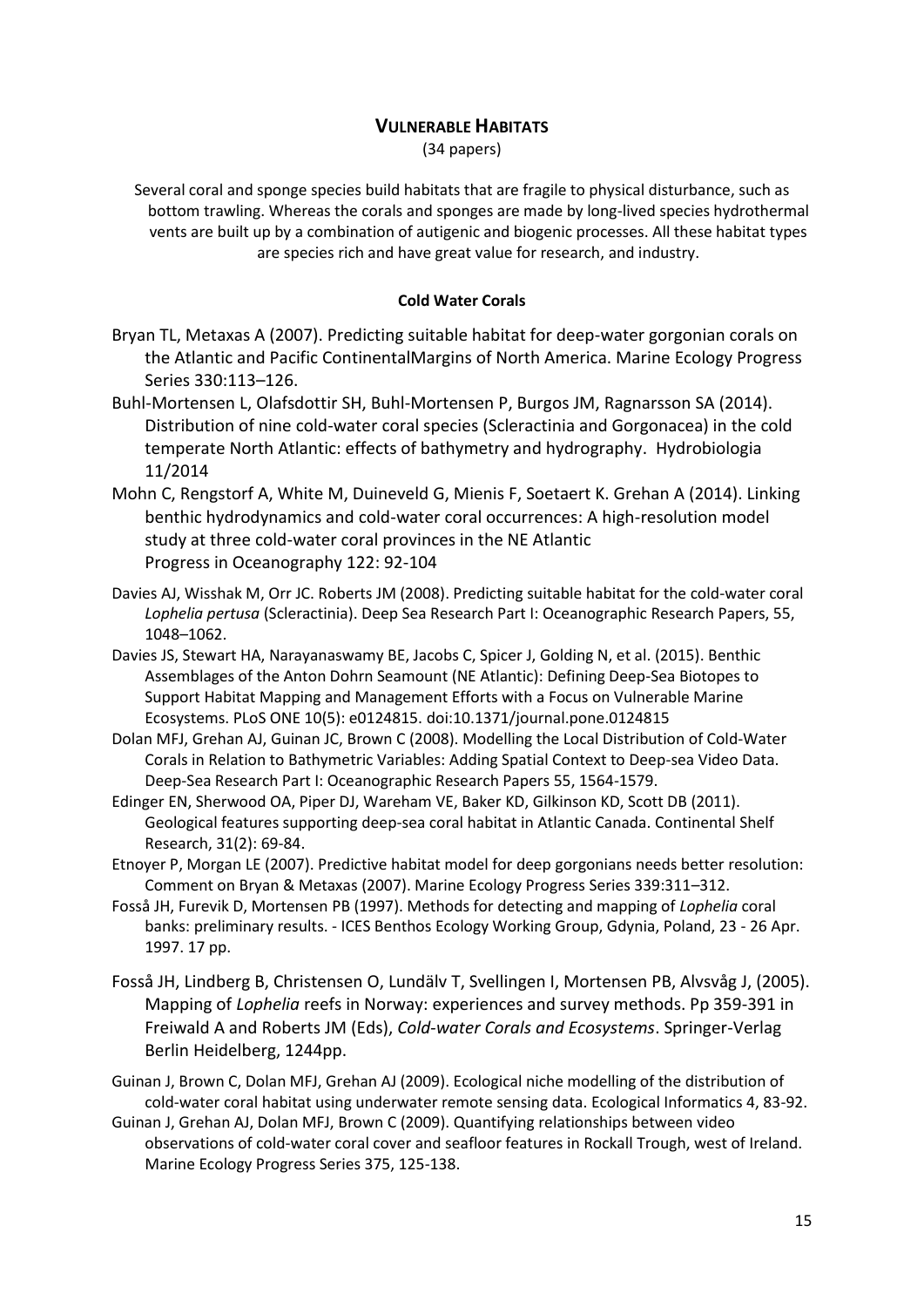Guinotte JM, Davies AJ, Ardron J (2009). Global habitat suitability for reef forming coldwater corals. Report to Pew Charitable Trusts.

Howell KL, Holt R, Pulido Endrino I, Stewart H (2011). When the species is also a habitat: Comparing the predictively modelled distribution of *Lophelia pertusa* and the reef habitat it forms. Biol Conserv.144(11): 2656–2665. doi: 10.1016/j.biocon.2011.07.025

Hühnerbach V, Blondel P, Huvenne VAI, Freiwald A (2007). Special Paper. Habitat Mapping of a Coldwater Coral Reef off Norway: a Comparison of Visual and Computer-assisted Methods to Interpret Sidescan Sonar Data, vol. 47. Geological Association of Canada. 297-308.

ICES (2005). Report of the Working Group on Deep-water Ecology (WGDEC). - ICES WGDEC report 2005, 72 pp.

ICES (2006). Report of the Working Group on Deep-water Ecology (WGDEC), 4-7 December 2005, Miami, USA. ICES CM 2006/ACE:04. 79 pp.

ICES (2007). Report of the Working Group on Deep-water Ecology (WGDEC), 26-28 February 2007, ICES CM 2007/ACE:01 Ref. LRC. 61 pp.

ICES

(2008). Report of the ICES/NAFO Joint Working Group on Deep Water Ecology (WGDEC), 10–14 March 2008, Copenhagen, Denmark. ICES CM 2008/ACOM:45. 126 pp.

- ICES (2011). Report of the ICES/NAFO Joint Working Group on Deep-water Ecology (WGDEC), 28 February–4 March 2011, Copenhagen, Denmark. ICES Document CM 2011/ACOM: 27.
- ICES (2012). Report of the ICES/NAFO Joint Working Group on Deep-water Ecology (WGDEC), 26–30 March 2012, Copenhagen, Denmark. 2012. ICES Document CM 2012/ACOM: 29.
- ICES (2013). Special Request. Advice June 2013. Section 1.5.5.1. Vulnerable deep-water habi-tats in the NEAFC Regulatory Area. ICES CM 2013/ACOM: 28. 10 pp.
- ICES (2014). Report of the ICES/NAFO Joint Working Group on Deep-water Ecology (WGDEC), 24–28 February 2014, Copenhagen, Denmark. ICES CM 2014/ACOM:29. 70 pp.

Leverette TL, Metaxas A (2005). Predicting habitat for two species of deep-water coral on the Canadian Atlantic continental shelf and slope. In Cold-Water Corals and Ecosystems, A. Freiwald and J. M. Roberts (eds.). Berlin: Springer-Verlag, pp. 467–479.

Walker BK, Riegl BM, Dodge RE (2008). Mapping Coral Reef Habitats in Southeast Florida Using a Combined Technique Approach. J. Coast. Res. 24: 1138–1150.

Mortensen PB, Hovland T, Fosså JH, Furevik DM (2001). Distribution, abundance and size of *Lophelia pertusa* coral reefs in mid-Norway in relation to seabed characteristics. Journal of the Marine Biological Association of the United Kingdom 81, 581-597.

Mortensen PB, Buhl-Mortensen L, Gordon DC Jr (2006). Distribution of deep-water corals in Atlantic Canada. - *Proceedings of the 10th International Coral Reef Symposium*. Okinawa, Japan, pp 1832-1848.

Mortensen PB, Buhl-Mortensen L, Gebruk AV, Krylova EM (2008). Occurrence of deep-water corals on the Mid-Atlantic Ridge based on MAR-ECO data. -Deep-Sea Research II 55: 142–152

Munoz PD, Sayago-Gil M, Cristobo J, Parra S, Serrano A, del Rio VD, Patrocinio T, Sacau M, Murillo FJ, Palomino D, Fernandez-Salas LM (2009). Seabed mapping for selecting coldwater coral protection areas on Hatton Bank, Northeast Atlantic. ICES Journal of Marine Science 66, 2013-2025.

Roberts JM, Brown CJ, Long D, Bates CR (2005). Acoustic mapping using a multibeam echosounder reveals cold-water coral reefs and surrounding habitats. Coral Reefs 24, 654e669.

Ross RE, Howell K (2012). Use of predictive habitat modelling to assess the distribution and extent of the current protection of 'listed' deep-sea habitats. Diversity and Distributions, (2012) 1–13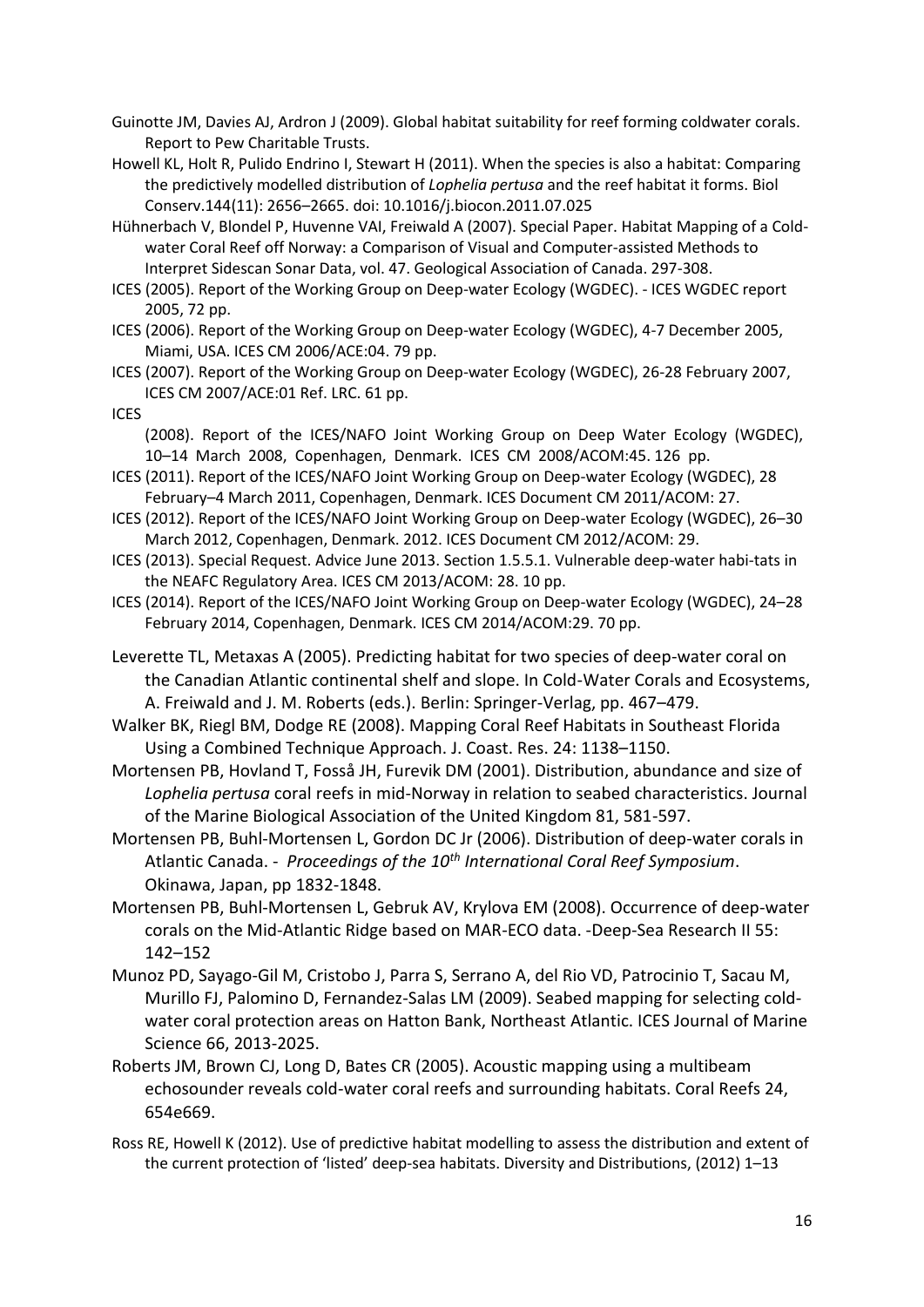- Tittensor DP, Baco AR, Brewin PE, Clark MR, Consalvey M, Hall-Spencer J, Rowden AA, Schlacher T, Stocks K. Rogers AD (2009) Predicting global habitat suitability for stony corals on seamounts. Journal of Biogeography, 36, 1111–1128.
- Vinnichenko VI, Kanishchev AA (2015). Russian catches of cold-water corals and sponges in the North Atlantic based on the data of observations aboard fishing vessels in 2014. WGDEC 2015 Working Document.
- White WH, Harborne AR, Sotheran IS, Walton R, Foster-Smith RL (2003). Using an acoustic ground discrimination system to map coral reef benthic classes. International Journal of Remote Sensing 24: 2641-2660.
- Yesson C, Taylor ML,Tittensor DP, Davies AJ, Guinotte J, Baco A, et al. (2012). Global habitat suitability of cold-water octocorals. J Biogeogr, 39: 1278–1292.

# **Deep-Sea Sponge Aggregations**

- Barthel D, Tendal OS, Thiel H (1996). A wandering population of the hexactinellid sponge Pheronema carpenteri on the continental slope off Morocco, Northwest Africa. Marine Ecology 17:603-616.
- Christiansen S (2010). Background Document for Deep-sea sponge aggregations. ISBN 978- 1-907390-26-5. Publication Number: 485/2010, 46 pp.
- Klitgaard AB, Tendal OS (2001). Ostur "Cheese" bottoms sponge dominated areas in the Faroese shelf and slope areas. In: Bruntse, G., Tendal, O.S. (Eds.), Marine Biological Investigations and Assemblages of Benthic Invertebrates from the Faroe islands. Kaldbak Marine Biological Laboratory, The Faroe Islands, pp. 13-21.
- Klitgaard AB, Tendal OS (2004). Distribution and species composition of mass occur-rences of large-sized sponges in the northeast Atlantic. Progress in Oceanography 61: 57–98.
- Knudby A, Kenchington E, Murillo FJ (2013). Modeling the Distribution of Geodia Sponges and Sponge Grounds in the Northwest Atlantic. PLoS ONE, 8, 82306.
- Rice, A. L., Thurston, M. H., and New, A. L. (1990). Dense aggregations of a hexactinellid sponge, Pheronema carpenteri, in the Porcupine Seabight (Northeast Atlantic Ocean), and possible causes. Progress in Oceanography 24:179-196.
- Vinnichenko VI, Kanishchev AA (2015). Russian catches of cold-water corals and sponges in the North Atlantic based on the data of observations aboard fishing vessels in 2014. WGDEC 2015 Working Document.

# **Hydrothermal Fields**

- Baker ET, German CR (2004). On the Global Distribution of Hydrothermal Vent Fields. Pp 245–266 in German CR, Lin J, Parson LM (eds.) Mid-Ocean Ridges: Hydrothermal Interactions Between the Lithosphere and Oceans, Geophysical Monograph Series 148, American Geophysical Union.
- Baker MC, Ramirez-Llodra EZ, Tyler PA, German CR, Boetius A, Cordes EE, Dubilier N, Fisher CR, Levin LA, Metaxas A, Rowden AA, Santos RS, Shank TM, Van Dover CL, Young CM, Warén A (2010). Biogeography, Ecology, and Vulnerability of Chemosynthetic Ecosystems in the Deep Sea. Pp 161-182 in McIntyre AD (ed) Life in the World's Oceans: Diversity, Distribution, and Abundance, Blackwell Publishing Ltd.
- Beaulieu SE, Baker ET, German CR, Maffei A (2013). An authoritative global database for active submarine hydrothermal vent fields. Geochem Geophys Geosyst, 14: 4892–4905.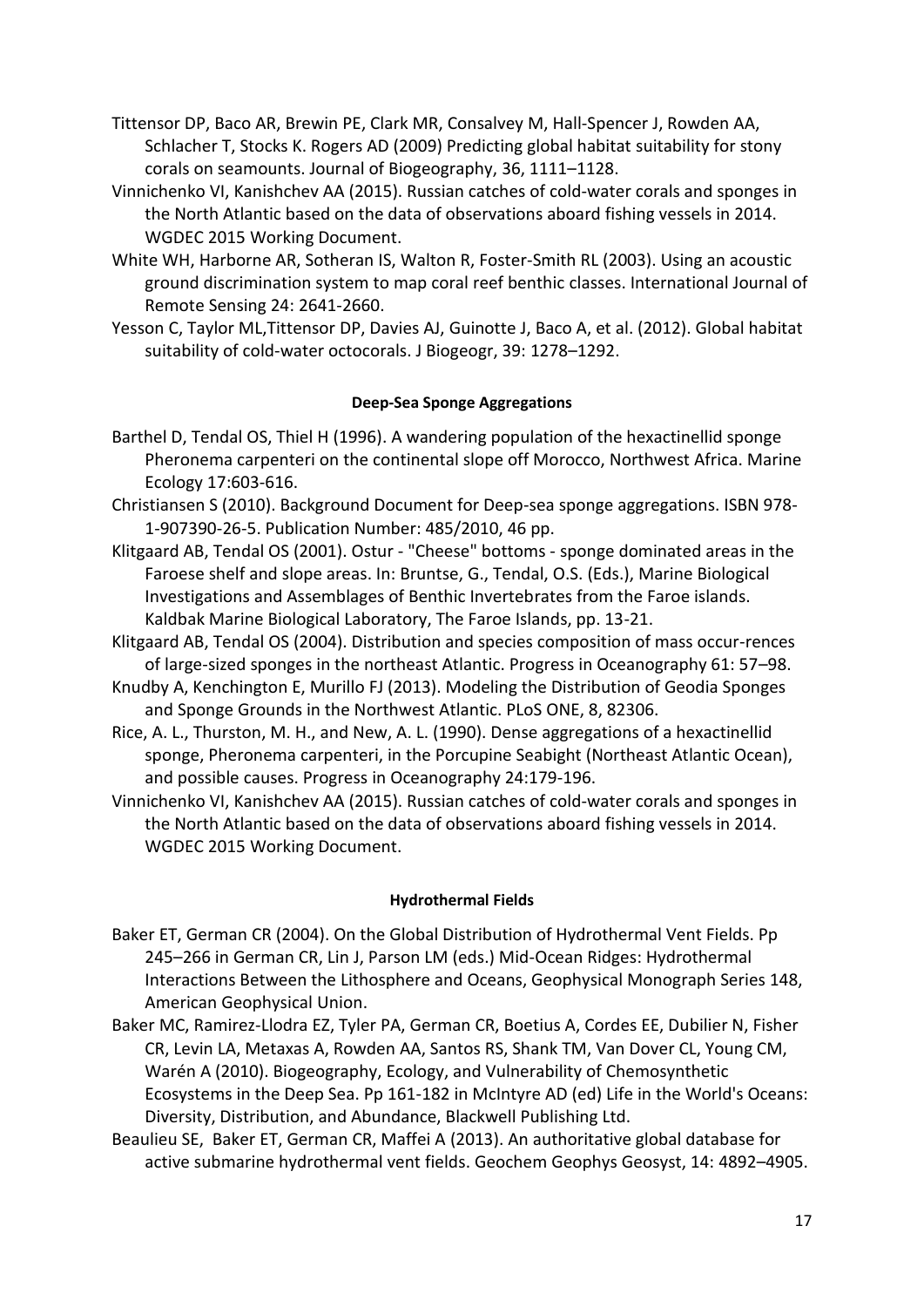- Edmonds HN, Michael PJ, Baker ET, Connelly DP, Snow JE, Langmuir CH, Dick HJB, Mühe R, German CR, Graham DW (2003). Discovery of abundant hydrothermal venting on the ultraslow-spreading Gakkel Ridge, Arctic Ocean. Nature, 421: 252–256.
- Fouquet Y, Charlou JL, Ondréas H, Radford-Knoery J, Donval JP, Douville E, Apprioual R, Cambon P, Pell H, Landur JY, Normand A(1997). Discovery and first submersible investigations on the Rainbow hydrothermal field on the MAR (36°14N). Eos Trans. AGU, 78(46), Fall Meet. Suppl., F832.
- Ondreas H, Cannat M, Cherkashov G. et al. (2007). High resolution mapping of the Ashadze and Logachev hydrothermal fields, Mid Atlantic Ridge 13–15°N. American Geophysical Union, Fall Meeting 2007.
- OSPAR 2009. Draft Background Document for Oceanic Ridges with Hydrothermal Vents/Fields. MASH 08/4/1 Add.27-E: 16 pp.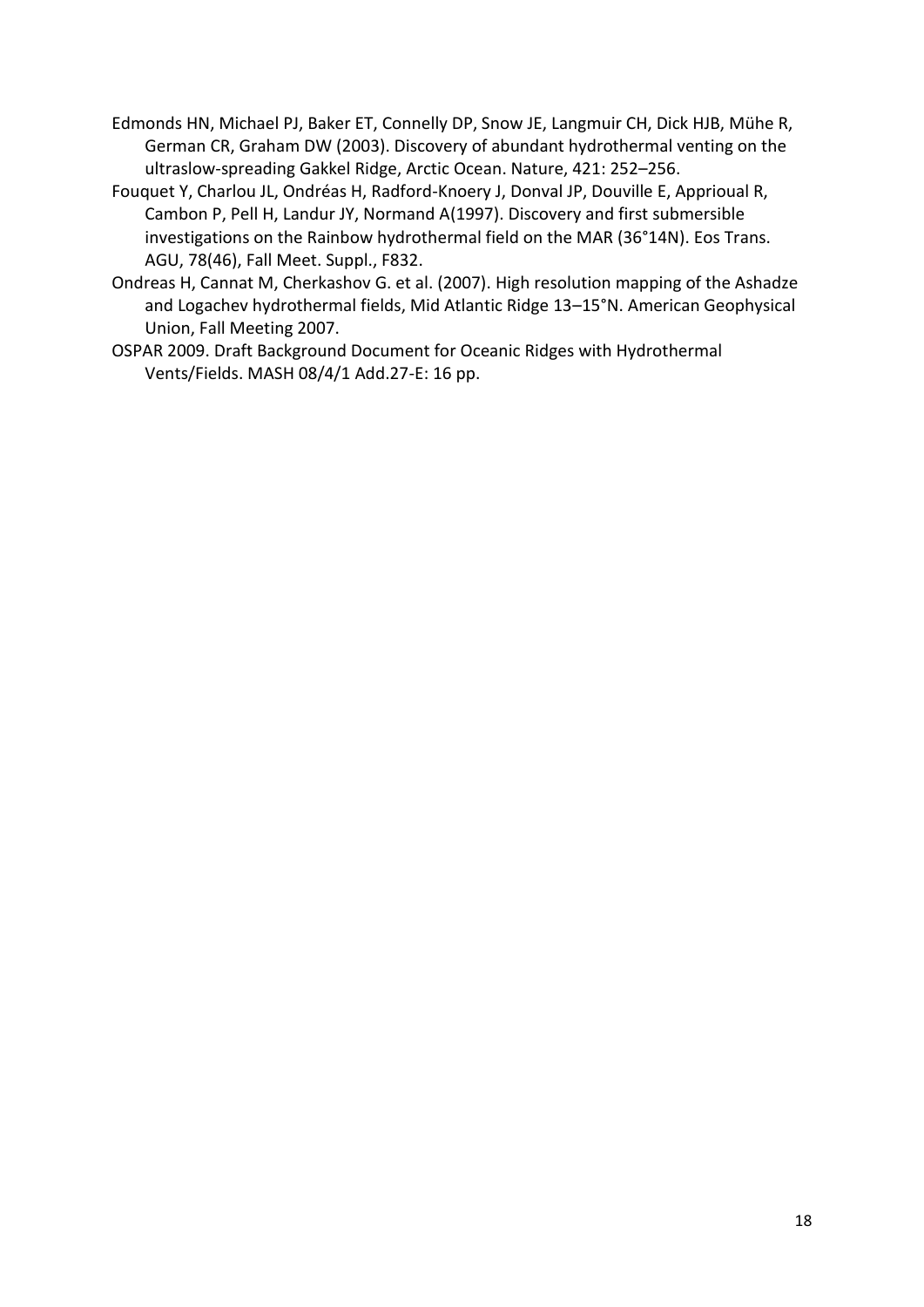# **PREDICTIVE HABITAT MAPPING**

(32 papers)

- Albani M, Klinkenberg B, Andison DW, Kimmins JP (2004). The choice of window size in approximating topographic surfaces from digital elevation models. International Journal of Geographical Information Science 18:577–593.
- Austin MP (2002). Spatial prediction of species distribution: an interface between ecological theory and statistical modelling. Ecological Modelling, 157: 101–118.
- Buhl-Mortensen P, Dolan M. Buhl-Mortensen L (2009). Prediction of benthic biotopes on a Norwegian offshore bank using a combination of multivariate analysis and GIS classification. ICES journal of Marine Science 2009 66:2026-2032; doi: 10.1093/icesjms/fsp200
- Bryan TL. Metaxas A (2007). Predicting suitable habitat for deep-water gorgonian corals on the Atlantic and Pacific Continental Margins of North America. *Marine Ecology Progress Series 330*: 113-126
- Burgman M, Breininger D, Duncan B, Ferson S (2001). Setting reliability bounds on habitat suitability indices. *Ecological Applications*. 11:70‐78.
- Coltman N, Golding N, Verling E (2008). Developing a Broad-Scale Predictive EUNIS Habitat Map for the MESH Study Area 16p. [www.searchmesh.net/pdf/](http://www.searchmesh.net/pdf/)
- Dartnell P, Gardner JV (2004). Predicted Seafloor Facies from Multibeam Bathymetry and Acoustic Backscatter Data, Central Santa Monica Bay, California. Photogrammetric Engineering & Remote Sensing 70(9):1081.
- Degraer S, Verfaillie E, Willems W, Adriaens E, Vincx M, Van Lancker V (2008). Habitat suitability modelling as a mapping tool for macrobenthic communities: an example from the Belgian part of the North Sea. Continental Shelf Research 28: 369-379.
- Dunn DC. Halpin PN (2009) Rugosity-based regional modelling of hard-bottom habitat. Marine Ecology Progress Series: 377, 1–11.
- Envision Mapping Ltd. (2014). Predictive Mapping of MPA protected features within selected possible Nature Conservation MPAs in Scottish territorial waters using available datasets Scottish Natural Heritage Commissioned Report No. 600. Available online at [http://www.snh.org.uk/pdfs/publications/commissioned\\_reports/600.pdf](http://www.snh.org.uk/pdfs/publications/commissioned_reports/600.pdf)
- Galparsoro I, Borja Á, Bald J, Liria P, Chust G (2009). Predicting suitable habitat for the European lobster (Homarus gammarus), on the Basque continental shelf (Bay of Biscay), using Ecological-Niche Factor Analysis. *Ecological modelling, 220*, 556-567
- Gonzalez-Mirelis G, Lindegarth M (2012). Predicting the distribution of out-of-reach biotopes with decision trees in a Swedish marine protected area. Ecological Applications, 22(8): 2248-2264.
- Gonzalez-Mirelis G, Buhl-Mortensen P (2015). Modelling benthic habitats and biotopes off the coast of Norway to support spatial management. Ecological Informatics (2015), <http://dx.doi.org/10.1016/j.ecoinf.2015.06.005>
- Gormley KS, Porter JS, Bell MC, Hull AD, Sanderson WG (2013). Predictive habitat modelling as a tool to assess the change in distribution and extent of an OSPAR priority habitat under an increased ocean temperature scenario: consequences for marine protected area networks and management. PloS one, 8(7), e68263
- Guisan A, Zimmerman NE (2000). Predictive habitat distribution models in ecology. Ecological Modelling, 135: 147–186.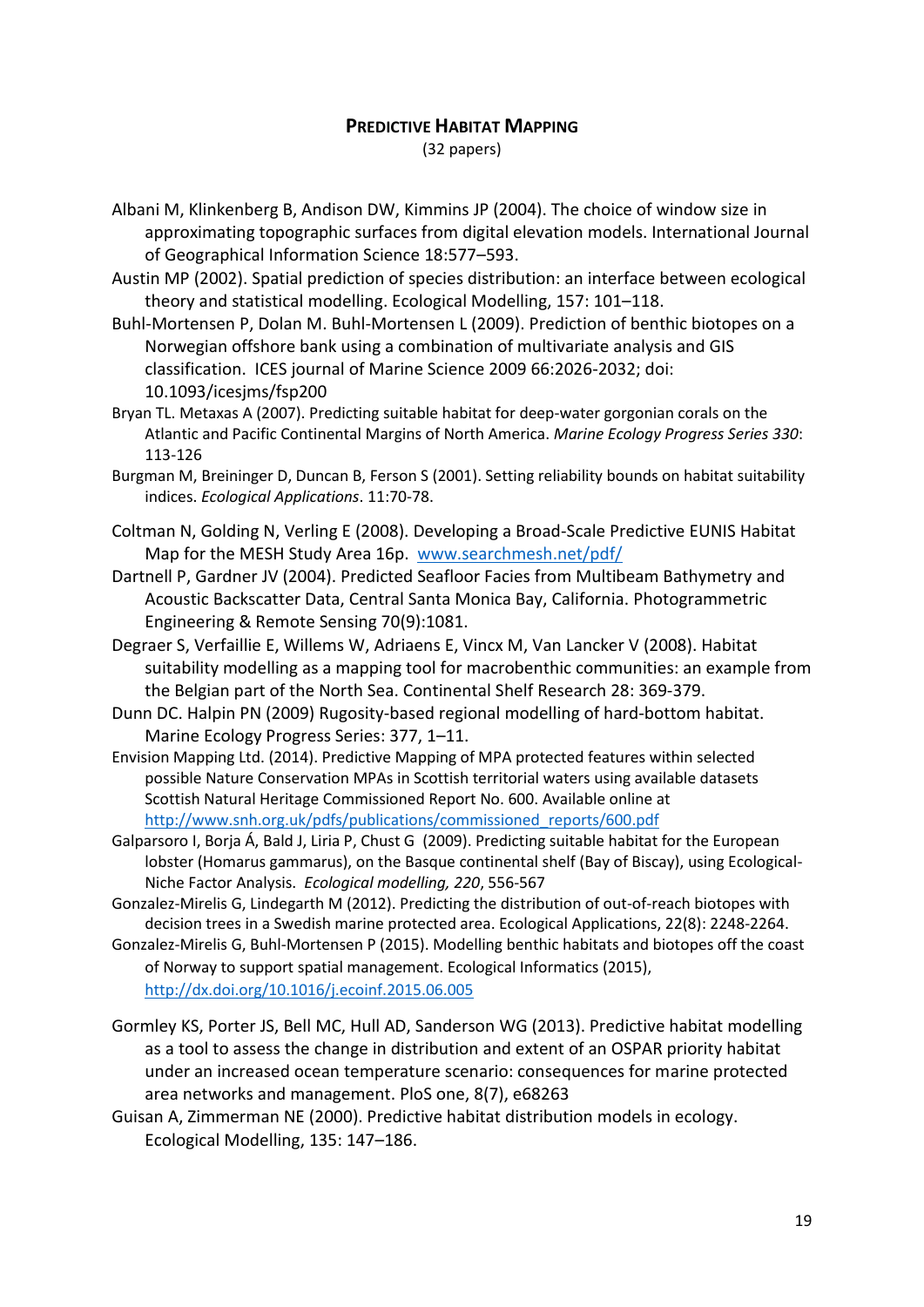Guisan A, Graham CH, Elith J, Huettmann F (2007). Sensitivity of predictive species distribution models to change in grain size. Diversity and Distributions 13(3):332–340.

- Guisan A, Thuiller W (2005). Predicting species distribution: Offering more than simple habitat models. Ecology Letters 8(9):993–1009.
- Hirzel A, Guisan A (2002). Which is the optimal sampling strategy for habitat suitability modelling. Ecological Modelling 157: 331-341.
- Holmes, K. W, K. P. van Niel, B. Radford, G. A. Kendrick, and S. L. Grove (2008). Modelling distribution of marine benthos from hydroacoustics and underwater video. Continental Shelf Research 28(14):1800–1810.

Howell KL, Holt R, Endrino IP, Stewart H (2011). When the species is also a habitat: comparing the predictively modelled distributions of *Lophelia pertusa* and the reef habitat it forms. Biological Conservation, 144: 2656–2665.

- Li J (2013). Predicting the Spatial Distribution of Seabed Gravel Content Using Random Forest, Spatial Interpolation Methods and Their Hybrid Methods. In Proceedings of the 20th International Congress on Modelling and Simulation, Adelaide, Australia, 1–6 December 2013.
- Liu C, Berry PM, Dawson TP, Pearson RG (2005). Selecting thresholds of occurrence in the prediction of species distributions. Ecography 28:385–393.
- Lobo JM, Jimenez-Valverde A, Real R (2008). AUC: a misleading measure of the performance of predictive distribution models. Global Ecology and Biogeography 17: 145-151.
- Lurton X, Lamarche G. (Eds) (2015). Backscatter measurements by seafloor‐mapping sonars. Guidelines and Recommendations. 200p. [http://geohab.org/wp](http://geohab.org/wp-content/uploads/2014/05/BSWGREPORT-MAY2015.pdf)[content/uploads/2014/05/BSWGREPORT-MAY2015.pdf](http://geohab.org/wp-content/uploads/2014/05/BSWGREPORT-MAY2015.pdf)
- McBreen F, Askew N, Cameron A, Connor D, Ellwood H. Carter A. (2011). UKSeaMap 2010: Predictive mapping of seabed habitats in UK waters. JNCC Report, No. 446. Available at <http://jncc.defra.gov.uk/ukseamap>
- Phillips SJ, Dudik M, Schapire RE (2004). A Maximum Entropy Approach to Species Distribution Modeling. In Proceedings of the 21<sup>st</sup> International Conference on Machine Learning, pp. 655–662. Banff, Alberta, Canada.
- Phillips SJ, Anderson RP, Schapire RE (2006). Maximum entropy modeling of species geographic distributions. Ecological Modelling, 190: 231–259.
- Phillips SJ, Dudı´k M (2008). Modelling of species distributions with Maxent: new extensions ad a comprehensive evaluation. Ecography, 31: 161–175.
- Robinson KA, Ramsay K, Lindenbaum C, Frost N, Moore J, Wright AP, Petrey D (2011). Predicting the distribution of seabed biotopes in the southern Irish Sea. Continental Shelf Research 31: 120- 131.
- Stephens D. Diesing M (2014). A Comparison of Supervised Classification Methods for the Prediction of Substrate Type Using Multibeam Acoustic and Legacy Grain-Size Data. PLoS ONE: 9(4):e93950.
- Rengstorf AM, Yesson C, Brown C, Grehan AJ (2013). High-resolution habitat suitability modelling can improve conservation of vulnerable marine ecosystems in the deep sea. *Journal of Biogeography 40*: 1702-1714
- Wiley EO, McNyset KM, Peterson AT, Robins CR, Stewart AM (2003). Niche modeling and geographic range predictions in the marine environment using a machine-learning algorithm. Oceanography 16 (3): 120–127.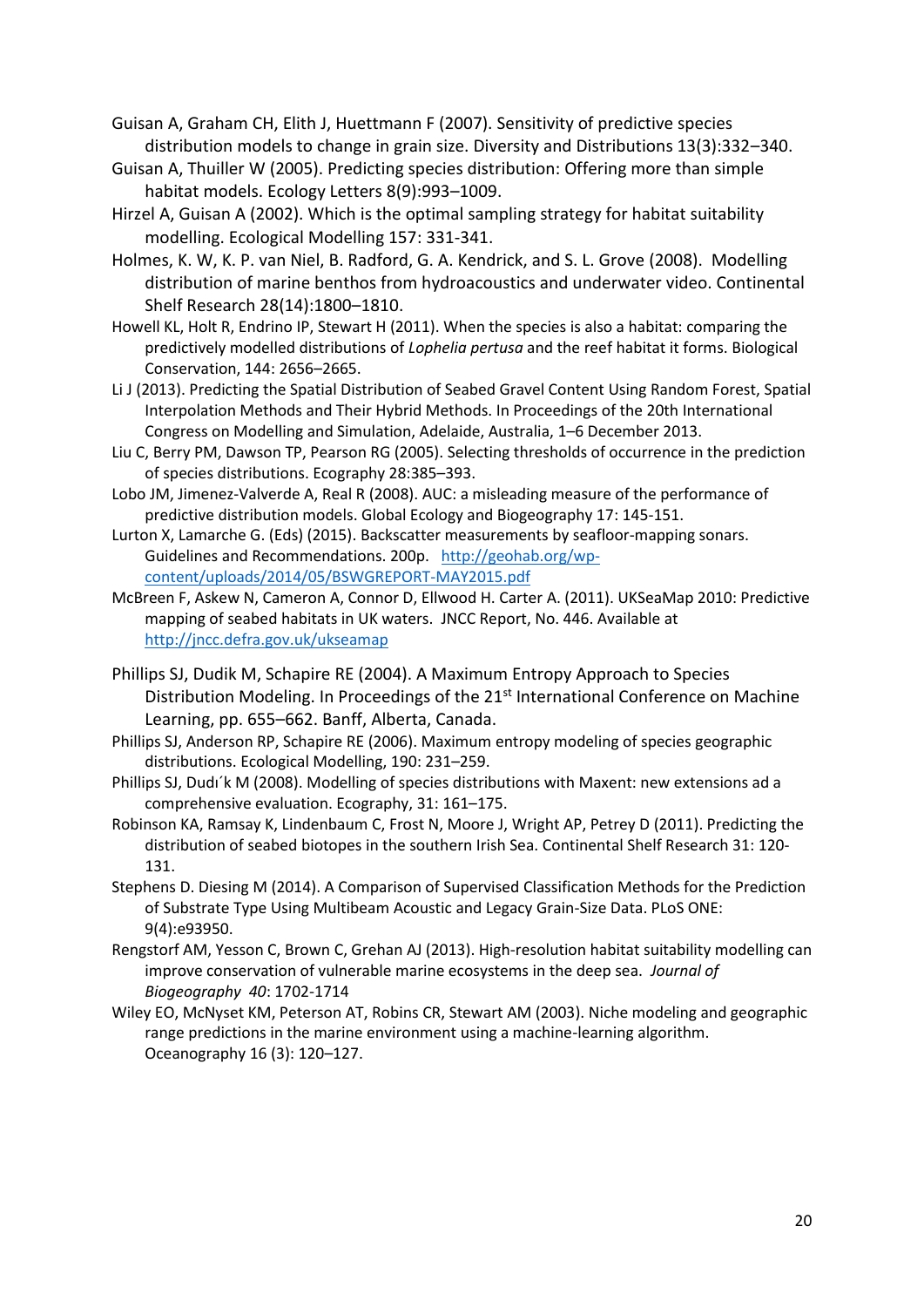# **HABITAT DESCRIPTIONS AND MAPS**

(29 PAPERS)

- Anderson JT, Simon JE, Gordon DC, Hurley PC (2004). Linking Fisheries to Benthic Habitats at Multiple Scales: Eastern Scotian Shelf Haddock. American Fisheries Society Symposium, 41: 000–000, 2004.
- Buhl-Mortensen L, Bøe R, Dolan MFJ, Buhl-Mortensen P, Thorsnes T, Elvenes S, Hodnesdal H (2011). Banks, Troughs, and Canyons on the Continental Margin off Lofoten, Vesterålen, and Troms, Norway. Pp 703-715 in: Harris PT, Baker EK (eds). *Seafloor Geomorphology as Benthic Habitat*. Elsevier, 900 pp.
- Buhl-Mortensen L, Buhl-Mortensen P, Dolan MFJ, Holte B (2015). The MAREANO programme – A full coverage mapping of the Norwegian off-shore benthic environment and fauna. Marine Biology Research 11: 4-17.

<http://www.tandfonline.com/doi/full/10.1080/17451000.2014.952312#.VL5h6EfF9oM>

- Buhl-Mortensen L, Buhl-Mortensen P, Dolan MJF, Gonzalez-Mirelis G (2014). Habitat mapping as a tool for conservation and sustainable use of marine resources: Some perspectives from the MAREANO Programme, Norway. – Journal of Sea Research [http://www.sciencedirect.com/science/article/pii/S1385110114001877#](http://www.sciencedirect.com/science/article/pii/S1385110114001877)
- Buhl-Mortensen P, Buhl-Mortensen L, Dolan M, Dannheim J, Kröger K (2009). Megafaunal diversity associated with marine landscapes of northern Norway: a preliminary assessment. Norw J Geol. 89: 163–171.
- Brown CJ, Smith SJ, Lawton P, Anderson JT (2011).Benthic habitat mapping: A review of progress towards improved understanding of the spatial ecology of the seafloor using acoustic techniques. Estuarine, Coastal and Shelf Science 92: 502-520.
- Cameron A, Askew N (eds.) (2011). EUSeaMap Preparatory Action for development and assessment of a European broad-scale seabed habitat map final report. Available at http://jncc.defra.gov.uk/euseamap
- Connor DW, Gilliland PM, Golding N, Robinson P, Todd D, Verling E (2006). UKSeaMap: the mapping of seabed and water column features of UK seas. Joint Nature Conservation Committee, Peterborough. 103 pp
- Dolan MFJ, Buhl-Mortensen P, Thorsnes T, Buhl-Mortensen L, Bellec VK, Bøe R (2009). Developing seabed nature-type maps offshore Norway: initial results from the MAREANO programme. Norwegian Journal of Geology 89: 17-28.
- Downie AJ, Donnan DW, Davison AJ (1999). A review of Scottish Natural Heritage's work in subtidal marine biotope mapping using remote sensing. International Journal of Remote Sensing 20: 585-592.
- García-Alegre A, Sánchez F, Gómez-Ballesteros M, Hinz H, Serrano A, Parra S (2014). Modelling and maping the local distribtuion of representative species on Le Danois Bank, El Cachucho Marine Protected Area (Cantabrian Sea). Deep-Sea Res II 106: 151–164. doi: 10.1016/j.dsr2.2013.12.012
- Atlantic Geoscience Centre (1991). Intoduction 2: bathymetry and physiographic features. In East Coast Basin Atlas Series: Scotian Shelf. Atlantic Geoscience Centre, Geological Survey of Canada, p. 3.
- Greene HG, Bizzarro JJ, O'Connell VM, Brylinsky CK (2007). Special Paper. Construction of Digital Potential Marine Benthic Habitat Maps using a Coded Classification Scheme and its Application, vol. 47. Geological Association of Canada. 141-155.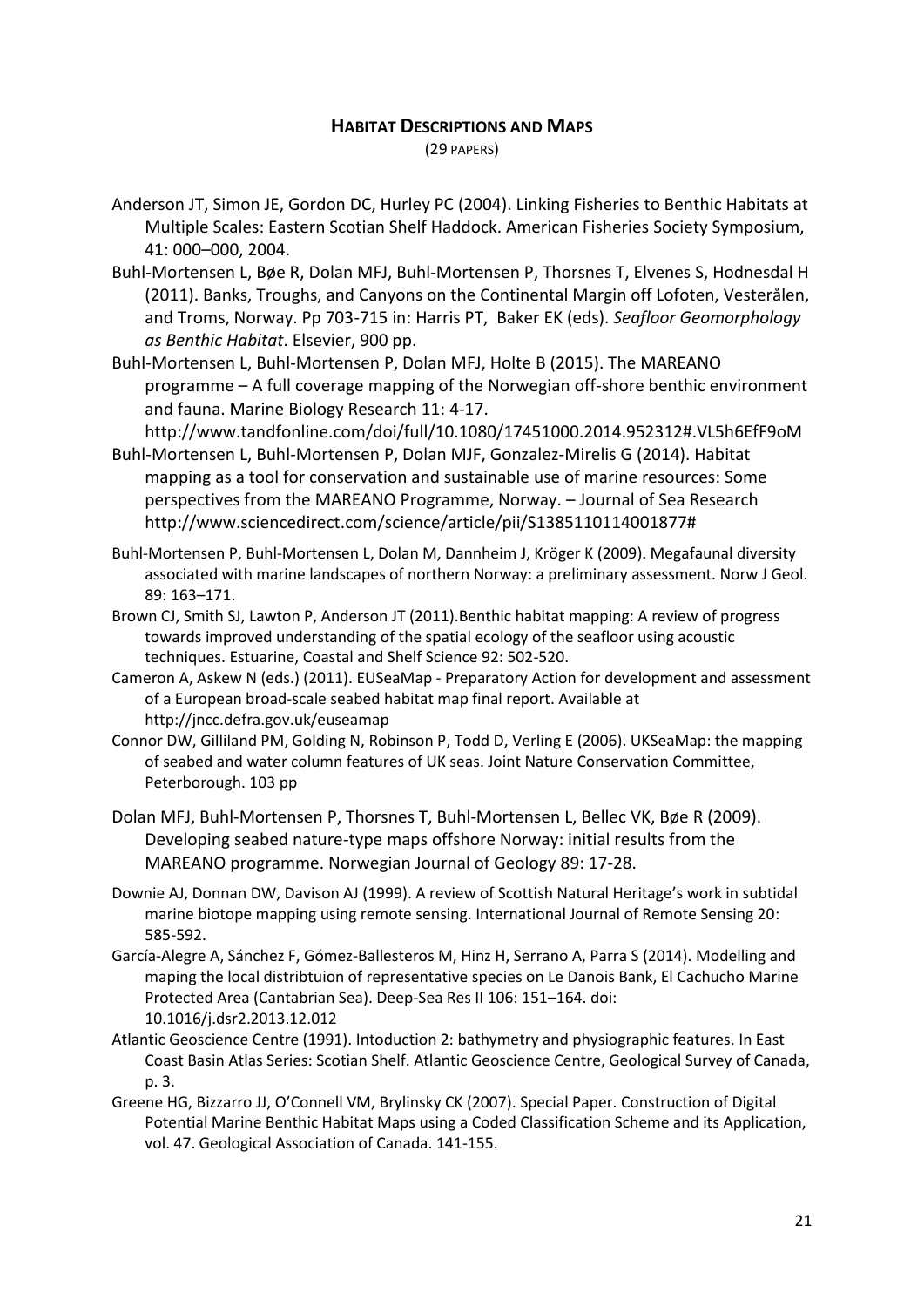Grehan A, Wilson M, Guinan J, Ullgren J, Riordan J, Rooney S, Sacchetti F, Shipboard Party (2005). Ocean habitat mapping in the deep-waters off the west coast of Ireland using a remotely operated vehicle. CE0505 Cruise Report. Department of Earth and Ocean Sciences, NUI, Galway.

- Groome MG, Gutmacher CE, Stevenson AJ (1997). Atlas of GLORIA sidescan-sonar imagery of the Exclusive Economic Zone of the United States: EEZ view. USGS Open-File Report 97-540, 1 CD.
- Howell KL, Davies JS, Narayanaswamy BE (2010). Identifying deep-sea megafaunal epibenthic assemblages for use in habitat mapping and marine protected area network design. J. Mar. Biol. Assoc. United Kingdom 90: 33–68.
- Huvenne VAI, Pattenden ADC, Masson DG, Tyler PA (2011). Habitat heterogeneity in the Nazaré deep-sea canyon offshore Portugal, in Harris PT, Baker EK (eds) Seafloor geomorphology as benthic habitat: GeoHab Atlas of seafloor geomorphic features and benthic habitats. Elsevier Insights series, pp 691–701
- ICES (2001). Report of the Working Group on Marine Habitat Mapping, Galway, Ireland, 3- 6 April 2001. ICES CM 2000/E:08. International Council for the Exploration of the Sea.
- ICES (2005). Report of the Working Group on Habitat Mapping (WGMHM), 5–8 April, Bremerhaven, Germany. ICES CM 2005/E:05 87 pp
- ICES (2011). Annual Meeting Report of Working Group on Marine Habitat Mapping, (J. Populus ed.). <http://www.ices.dk/reports/SSGSUE/2011/WGMHM11>
- Hamdi A, Vasquez M, Populus J (2010). Cartographie des habitats physiques Eunis Côtes de France. Convention Ifremer/AAMP no. 09/12177764/FY (2010) (Available online at [http://archimer.ifremer.fr/doc/00026/13751/\)](http://archimer.ifremer.fr/doc/00026/13751/)
- Kostylev VE, Hannah CG (2007). Process-driven characterization and mapping of seabed habitats *Mapping the Seafloor for Habitat Characterization: Geological Association of Canada, Special Paper, 47*: 171-184.
- Kostylev VE, Todd BJ, Longva O, Valentine PC (2005). Characterization of benthic habitat on northeastern Georges Bank, Canada. In: P.W. Barnes and J.P. Thomas (eds.), Benthic habitats and the effects of fishing. Am. Fish. Soc. Symp. 41:141-152.
- NHS (2010). Technical Specifications Seabed Mapping. MAREANO programme. http://www.mareano.no/ data/page/9162/Technical Specifications.pdf.
- Piper DJ (1991). Surficial geology and physical properties 6: deep water surficial geology. In East Coast Basin Atlas Series: Scotian Shelf. Atlantic Geoscience Centre: Geological Survey of Canada, p. 121.
- Romsos CG, Goldfinger C, Robison R, Milstein RL, Chaytor JD, Wakefield WW (2007). Special Paper. Development of a Regional Seafloor Surficial Geologic Habitat Map for the Continental Margins of Oregon and Washington, USA, vol. 47. Geological Association of Canada. 219-243.
- Sánchez F, Serrano A, Gomez Ballesteros M (2009). Photogrammetric quantitative study of habitat and benthic communities of deep Cantabrian Sea hard grounds. Continental Shelf Research 29:1174-1188.
- Thorsnes T, Erikstad L, Dolan MFJ, Bellec VK (2009). Submarine landscapes along the Lofoten– Vesterålen– Senja margin, northern Norway. Norwegian Journal of Geology 89: 5–16.
- Todd BJ, Greene HG (eds) (2008). Mapping the Seafloor for Habitat Characterization. Geological Association of Canada Special Paper 47, 327p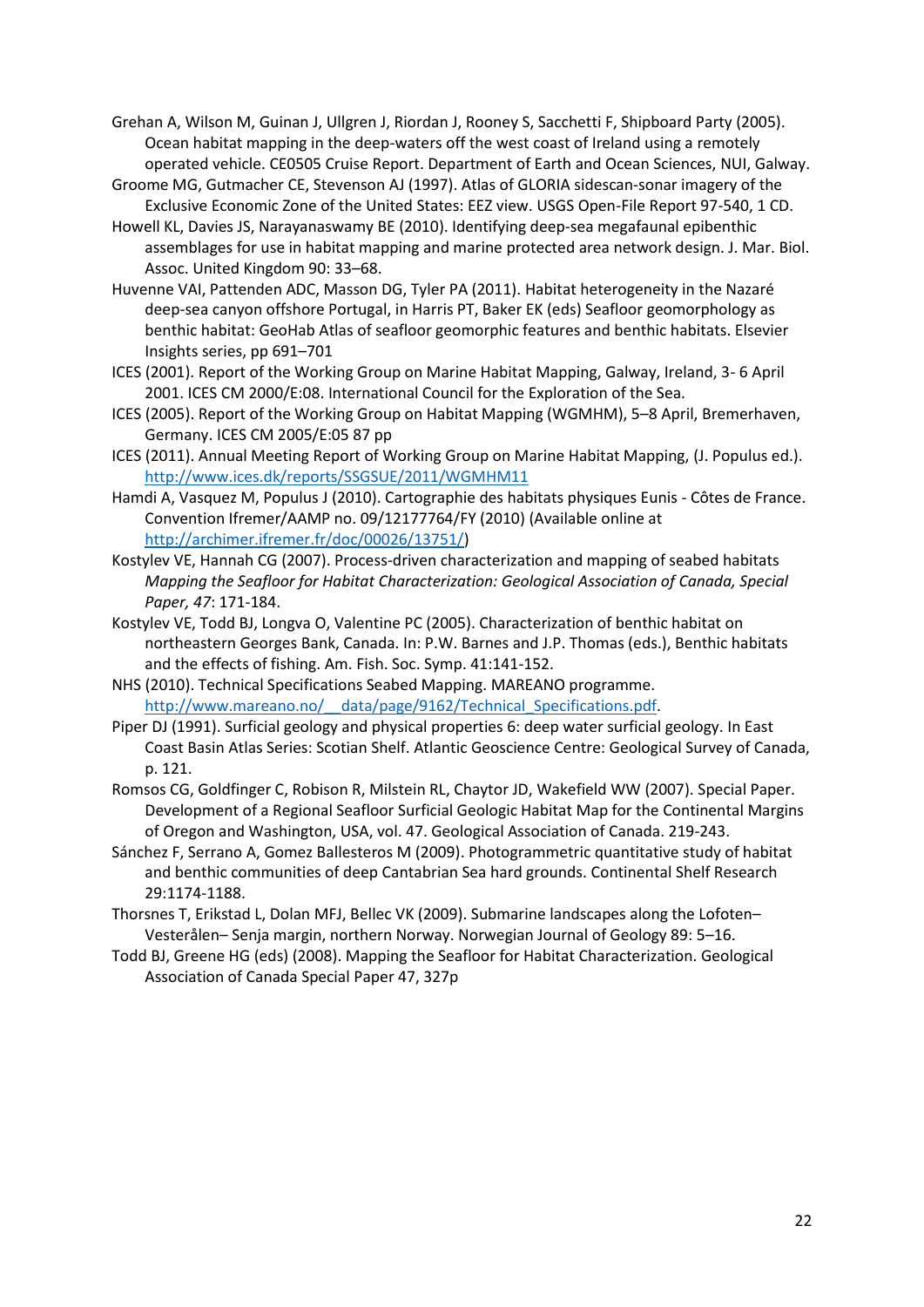# **SEDIMENT MAPPING**

- Bellec VK, Dolan MFJ, Bøe R, Thorsnes T, Rise L, Buhl-Mortensen L, Buhl-Mortensen P (2009). Sediment distribution and seabed processes in the Troms II area - offshore North Norway. Norwegian Journal of Geology (2009 Vol. 89, Nr. 1 & 2, p 29-40.
- British Geological Survey (1987). Sea bed sediments around the United Kingdom (2 sheets). 1:1,000,000. Keyworth, British Geological Survey.
- Brown CJ, Todd BJ, Kostylev VE, Pickrill RA (2011). Image-based classification of multibeam sonar backscatter data for objective surficial sediment mapping of Georges Bank, Canada. Continental Shelf Research 31, S110-S119.
- Collier JS, Brown CJ (2005). Correlation of sidescan backscatter with grain size distribution of surficial seabed sediments. Marine Geology 214, 431e449.
- Cooper R, Henni P, Long D, Pickering A (2005). Report explaining BGS data input to the UKSeaMap project – broadscale mapping of the seas around the UK. Edinburgh: British Geological Survey.
- Ewing M, Carpenter G, Windisch C, Ewing J (1973). Sediment distribution in the oceans: The Atlantic. Geol. Soc. Am. Bull. 84: 71–88.
- Galparsoro I, Borja Á, Kostylev VE, Rodriguez J, Pascual M, Muxika I (2013). A process-driven sedimentary habitat modelling approach, explaining seafloor integrity and biodiversity assessment within the European Marine Strategy Framework Directive *Estuarine, Coastal and Shelf Science 131*: 194-205.
- King LH (1967). Use of conventional echo-sounder and textural analysis in delineating sedimentary facies: Scotian Shelf. Canadian Journal of Earth Science, 4: 691–708.
- Lark RM (2014). Mapping seabed sediments of the Swallow Sand and South-west Deeps (West) MCZs. British Geological Survey Internal Report, OR/14/015. 18pp
- McBreen F, Askew N Cameron A (2011). UKSeaMap 2010 Technical Report 3: Substrate. Available at <http://jncc.defra.gov.uk/ukseamap>
- Roberts DG, Hogg NG, Bishop DG, Flewellen CG (1974). Sediment distribution around moated seamounts in the northern Rockall Trough. Deep-sea Res. 21:175–184. doi: 10.1016/0011- 7471(74)90057-6
- Sternlicht DD, de Moustier CP (2003). Remote sensing of sediment characteristics by optimized echo-envelope matching. Journal of the Acoustical Society of America, 114: 2727–2743.
- Stevenson A, Kotilainen A, Kaskela A, Alanen U, Asch K, Schubert C, van Heteren S, van de Ven T, Thorsnes T, Verbruggen K, Robinson A, Guinan J, Glaves H. and the Project Team (2011). Final report EMODnet-Geology. Preparatory Actions for a European Marine Observation and Data Network. Lot No 2 – Geological data. **EC** Contract No. MARE/2008/03.
- Stevenson A, Kotilainen A, Kaskela A, Alanen U, Asch K, Schubert C, van Heteren S, van de Ven T, Thorsnes T, Verbruggen K, Robinson A, Guinan J, Glaves H, and the Project Team (2012). EMODnet-Geology Project Maintenance Report. Preparatory Actions for a European Marine Observation and Data Network. Lot No 2 – Geological data. EC Contract No. MARE/2008/03, 44 pp.
- Taylor Smith D, Li WN (1966). Echo-sounding and sea-floor sediments. Marine Geology, 4: 353–364.
- Todd BJ, Kostylev VE (2011). Surficial geology and benthic habitat of the German Bank seabed, Scotian Shelf, Canada. Continental Shelf Research 31, 54-68.
- Verfaillie E, du Four I, van Meirvenne M, van Lancker V (2008). Geostatistical modeling of sedimentological parameters using multi-scale terrain variables: application along the Belgian Part of the North Sea. International Journal of Geographical Information Science 23(2):135–150.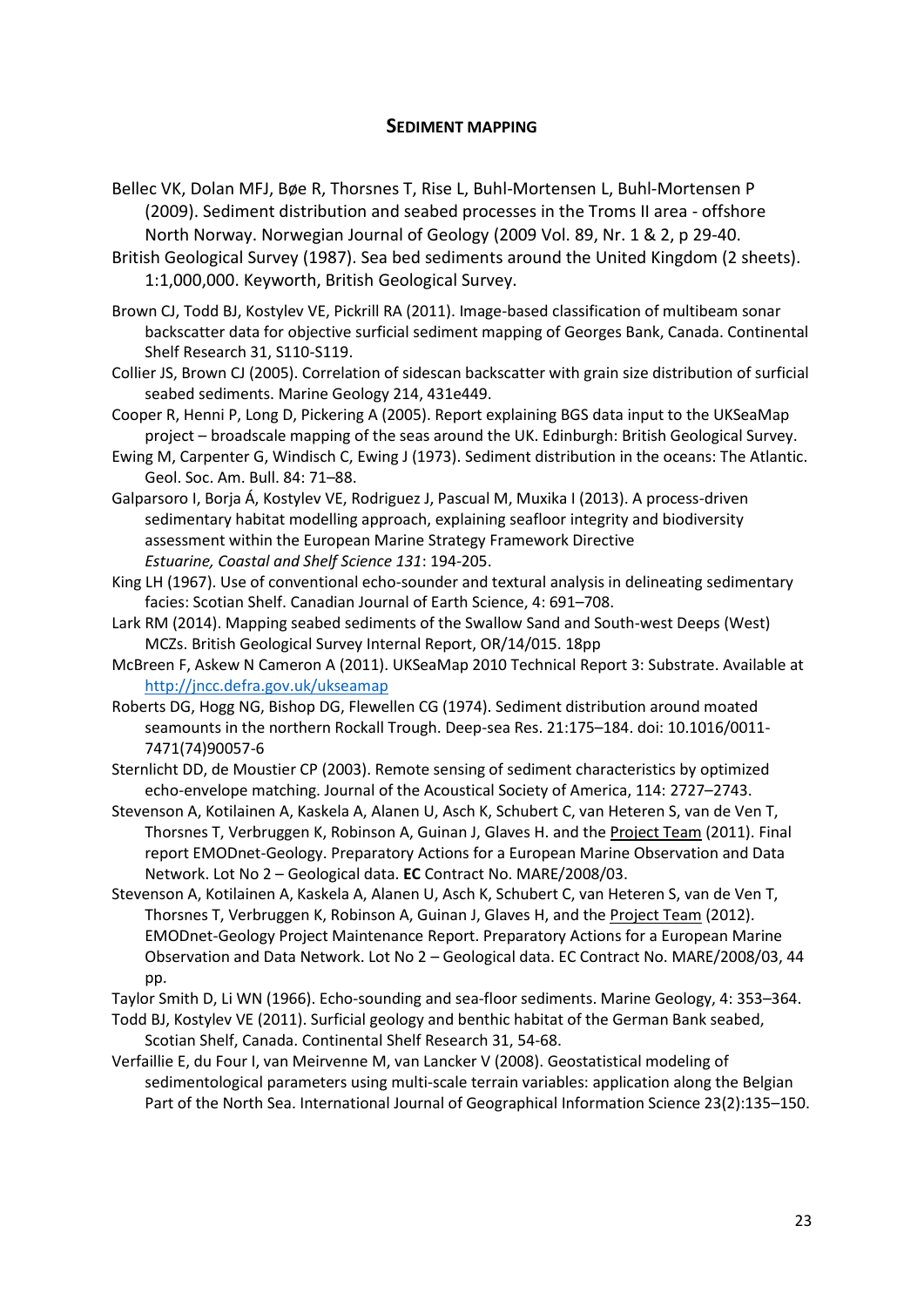# **BOTTOM TOPOGRAPHIC MAPS**

- Becker JJ (2008) Improved global bathymetry, global sea floor roughness, and deep ocean mixing. PhD thesis, University of California, San Diego, CA
- Becker JJ, Sandwell DT, Smith WHF, Braud J and others (2009). Global bathymetry and elevation data at 30 arc seconds resolution: SRTM30\_PLUS. Mar Geod
- Dolan MFJ, Thorsnes T, Leth J, Alhamdani Z, Guinan J, Van Lancker V (2012). Terrain characterization from bathymetry data at various resolutions in European waters – experiences and recommendations. NGU Report 2012.045. Geological Survey of Norway, Trondheim, Norway. 44 pp.
- Yesson C, Clark MR, Taylor ML, Rogers AD (2011). The global distribution of seamounts based on 30-second bathymetry data. Deep-Sea Res Part I, 58: 442–453.
- Ellet DJ (1988). Bottom topography to the west of the Wyville-Thomson Ridge. *Deutches-Hydrografisches Zeitschrift* 41:23-33.
- GEBCO (2009). General bathymetric chart of the oceans (GEBCO). [http://www.bodc.ac.uk/data/online delivery/gebco/](http://www.bodc.ac.uk/data/online%20delivery/gebco/)
- Harris PT, Baker EK (eds) (2011). Seafloor geomorphology as benthic habitat: GeoHab Atlas of seafloor geomorphic features and benthic habitats. Elsevier Insights series, p 900
- Marks K, Smith W (2006). An evaluation of publicly available global bathymetry grids. Marine Geophysical Researches 27(1):19–34.
- McBreen F, Askew N, Cameron A (2011). UKSeaMap 2010 Technical Report 1: Bathymetry. Available at http://jncc.defra.gov.uk/ukseamap
- Mellor CA, , Paull CK (1994). Sea Beam bathymetry of the Manteo 467 Lease Block off Cape Hatteras, North Carolina. - *Deep-Sea Research II* 41:711-718.
- Roberts DG, Hunter PM, Laughton AS (1979). Bathymetry of the Northeast Atlantic: continental margin around the British Isles. -*Deep-Sea Research* 26:417-428.
- Thompson MJ, Gilliland LE (1980). Topographic mapping of shelf edge prominences off southeastern Florida. -*Southeastern Geology* 21(2):155-164.
- Thompson MJ, Gilliland LE, Mendlein JE (1978). Bathymetric mapping of three selected areas on the southeastern Florida Continental Shelf. -*Harbor Branch Foundation, Inc. Technical Report* No. 027, 54p.
- Virden WT, Berggren TL, Niichel TA, Holcombe TL (1996). Bathymetry of the Shelf-edge Banks, Florida East Coast, unpublished report, National Geophysical Data Center, Boulder, CO).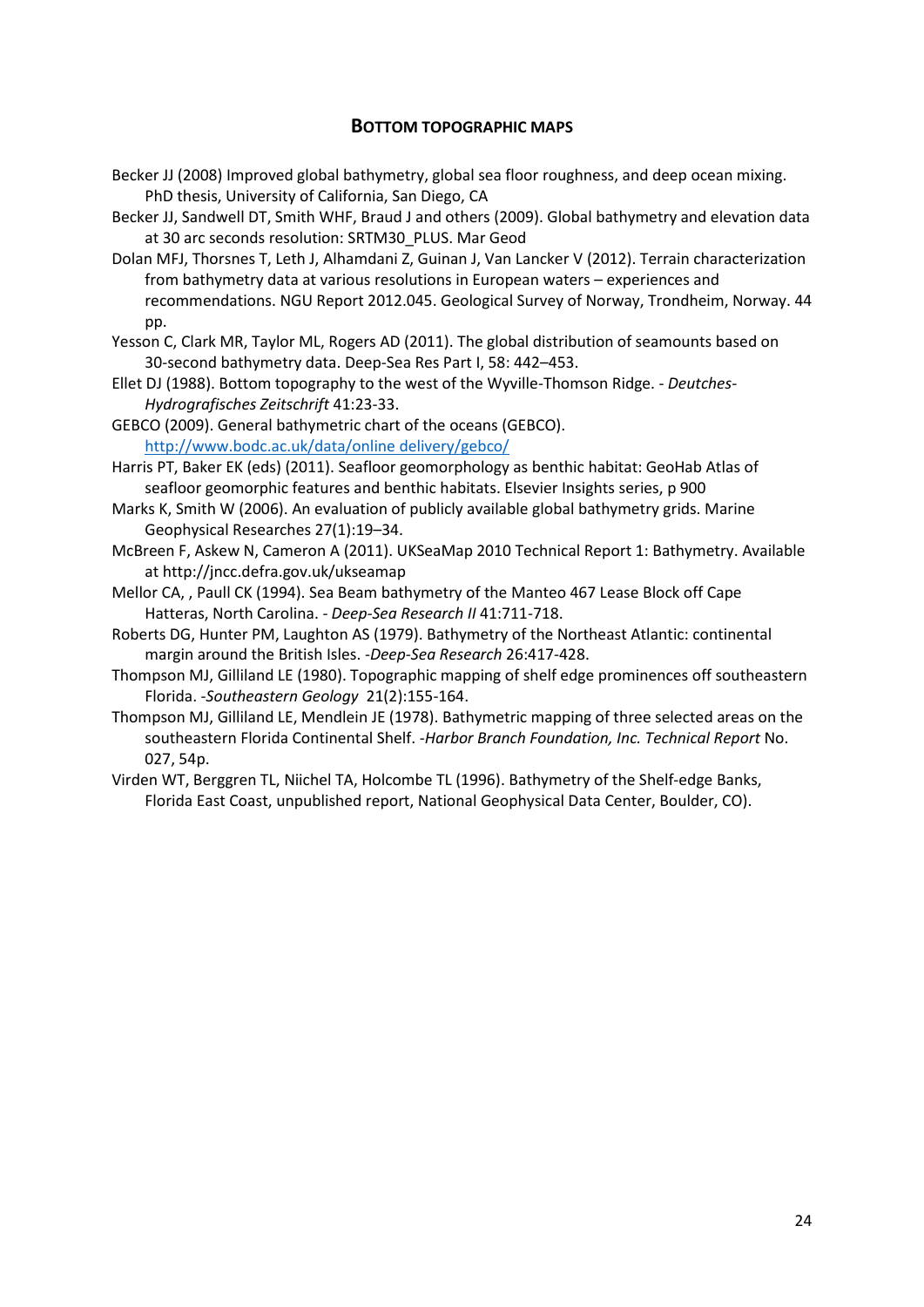# **ACOUSTIC CLASSIFICATION**

- Anderson JT (2003). Report of the ICES Study Group on Acoustic Seabed Classification. ICES CM 2003/B:04. Ref. E, WGFAST. 9 pp.
- Anderson JT (2004). Report of the Study Group on Acoustic Seabed Classification (SGASC). ICES CM 2004/B:03, Ref. ACE, E. 12 pp.
- Anderson JT (2005). Report of the Study Group on Acoustic Seabed Classification (SGASC). ICES CM 2005/B:06, Ref. E, WGFAST. 12 pp.
- Anderson JT (2006). Report of the Study Group on Acoustic Seabed Classification (SGASC). ICES CM 2006/FTC:03, Ref. MHC, ACE, WGFAST. 7 pp.
- Anderson JT, Gregory RS, Collins WT (2002). Acoustic classification of marine habitats in coastal Newfoundland. ICES Journal of Marine Science, 59: 156–167.
- Anderson JT, Van Holliday D, Kloser R, Reid DG, Simard Y (2008). Acoustic seabed classification: current practice and future directions. ICES Journal of Marine Science 65: 1004-1011.
- Bell JM, Chantler MJ, Wittig T (1999). "Sidescan sonar: a directional filter of seabed texture." Sonar and Navigation 146: 65–72.
- Boehme H, Chotiros NP (1988). Acoustic backscattering at low grazing angles from the ocean bottom. Journal of the Acoustical Society of America, 84: 1018–1029.
- Clay CS, Leong WK (1974). Acoustic estimates of the topography and roughness spectrum of the sea floor southwest of the Iberian Peninsula. In Physics of sound in marine sediments. Ed. by L. Hampton. Plenum Press, New York, NY.
- Collier JS, Brown CJ (2005). Correlation of sidescan backscatter with grain size distribution of surficial seabed sediments. Marine Geology, 214: 431–449.
- Collins WT, McConnaughey RA (1998). Acoustic classification of the sea floor to address essential fish habitat and marine protected area requirements. In Proceedings of the 1998 Canadian Hydrographic Conference, pp. 361–368. Victoria, Canada.
- Collins W, Gregory R, Anderson J (1996). A digital approach to seabed classification. Sea Technology, 37(8): 83–87.
- de Moustier C (1986). Beyond bathymetry: Mapping acoustic backscattering from the deep seafloor with Sea Beam. Journal of the Acoustical Society of America, 79(2): 316–331.
- Durand S, Legendre P, Juniper SK (2006). Sonar backscatter differentiation of dominant macrohabitat types in a hydrothermal vent field. Ecological Applications 16, 1421-1435.
- Fonseca L, Mayer L (2007). Remote estimation of surficial seafloor properties through the application angular range analysis to multibeam sonar data. Marine Geophysical Researches 28, 119-126.
- Fonseca L, Brown C, Calder B, Mayer L, Rzhanov Y (2009). Angular range analysis of acoustic themes from Stanton Banks Ireland: a link between visual interpretation and multibeam echosounder angular signatures. Applied Acoustics 70, 1298-1304.
- Foster-Smith RL, Sotheran IS (2003). Mapping marine benthic biotopes using acoustic ground discrimination systems. International Journal of Remote Sensing 24, 2761-2784.
- Freitas R, Sampalo L, Oliveira J, Rodrigues AM, Quintino V (2006). Validation of soft bottom benthic habitats identified by single-beam acoustics. Marine Pollution Bulletin 53: 72-79.
- Freitas R, Silva S, Quintino V, Rodrigues AM, Rhynas K, Collins WT (2003). Acoustic seabed classification of marine habitats: studies in the western coastal-shelf area of Portugal. ICES Journal of Marine Science 60: 599-608.
- Freitas R, Sampaio L, Oliveira J, Rodrigues AM, Quintino V (2006). Validation of soft bottom benthic habitats identified by single-beam acoustics. Mar Pollut Bull 53:72–79.
- Hughes-Clarke, J. E. H, Mayer, L. A, Mitchell, N. C, Godin, A, and Costello, G. 1993). Processing and interpretation of 95 kHz backscatter data from shallow-water multibeam sonars. IEEE II: 437– 442.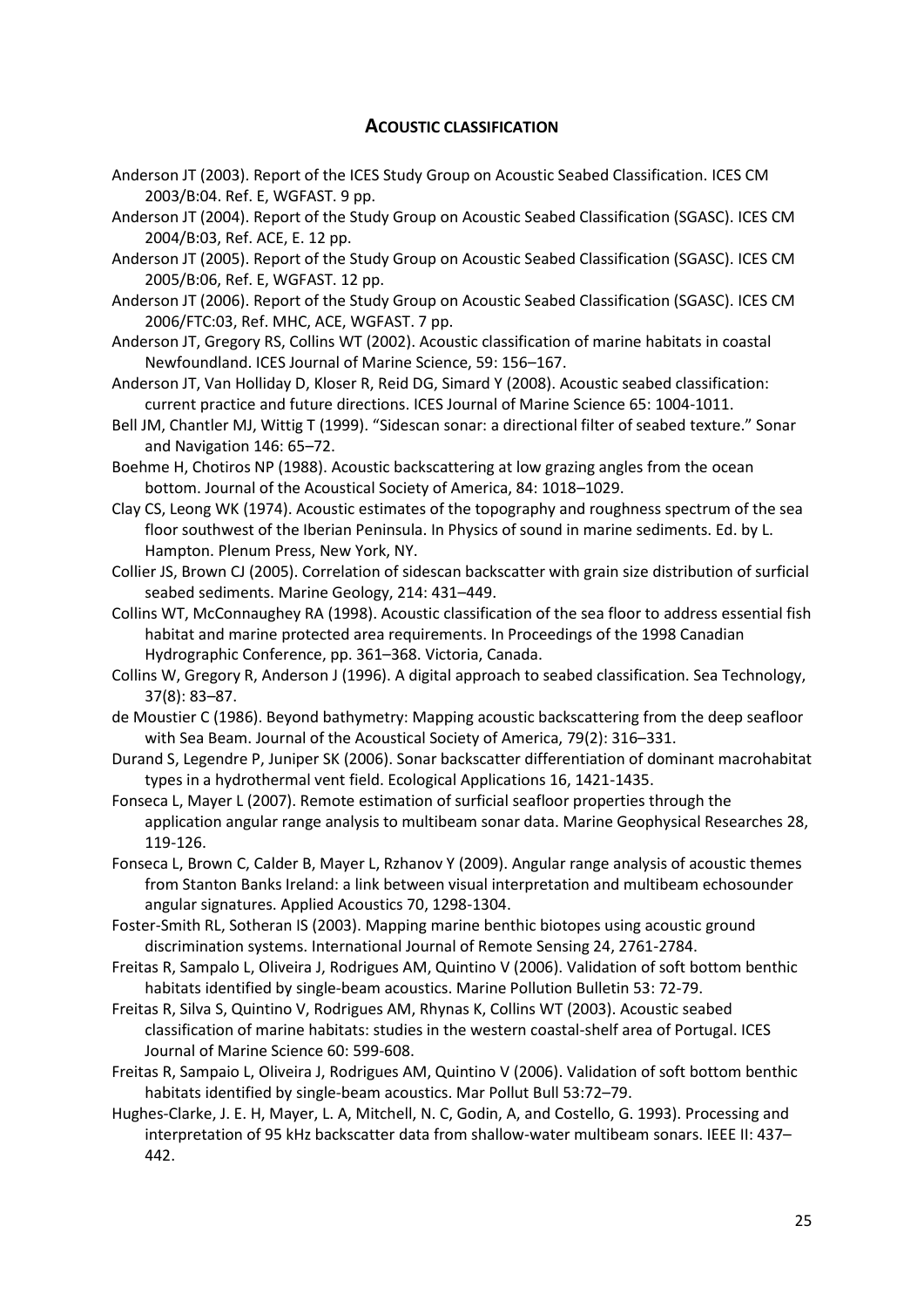- Hughes Clarke JE, Danforth BW, Valentine P (1997). Areal seabed classification using backscatter angular response at 95 kHz. Shallow Water, NATO SACLANTCEN, conference proceedings series CP-45, pp 243–250.
- Huvenne VAI, Blondel P, Henriet JP (2002). Textural analyses of sidescan sonar imagery from two mound provinces in the Porcupine Seabight. Marine Geology 189, 323e341.
- ICES (2007). Acoustic seabed classification of marine physical and biological landscapes. ICES Cooperative Research Report No. 286. 183 pp.
- Kloser RJ, Penrose JD, Butler AJ (2010). Multi-beam backscatter measurements used to infer seabed habitats. Cont. Shelf Res 30, 1772–1782.
- Le Bas TP, Huvenne VAI (2009). Acquisition and processing of backscatter data for habitat mapping e comparison of multibeam and sidescan systems. Applied Acoustics 70, 1248e1257.
- Legendre P, Ellingsen KE, Bjornbom E, Casgrain P (2002). Acoustic seabed classification: improved statistical method. Canadian Journal of Fisheries and Aquatic Sciences, 59: 1085–1089.
- Nitsche F, Bell OR, Carbotte SM, Ryan WBF, Flood R (2004). Process-related classification of acoustic data fromthe Hudson River Estuary.Marine Geology 209(1–4): 131–145.
- Preston JM, Parrott DR, Collins WT (2003). Sediment classification based on repetitive multibeam bathymetry surveys of an offshore disposal site. IEEE Oceans '03, pp. 69–75.
- Rzhanov Y, Fonseca L, Mayer L (2012). Construction of seafloor thematic maps from multibeam acoustic backscatter angular response data. Comput. Geosci. 41: 181–187.
- Simons DG, Snellen M (2009). A Bayesian approach to seafloor classification using multibeam echo-sounder backscatter data. Applied Acoustics 70: 1258-1268.
- Smith WHF, Sandwell DT (1997). Global sea floor topography from satellite altimetry and ship depth soundings. Science 277:1956–1962
- Stewart WK, Chu D, Malik S, Lerner S, Singh H (1994). Quantitative seafloor characterisation using a bathymetric sidescan sonar. IEEE Journal of Oceanic Engineering, 19: 599–610.
- Sutherlan TF, Galloway J, Loschiavo R, Levings CD, Hare R (2007). Calibration techniques and sampling resolution requirements for groundtruthing multibeam acoustic backscatter (EM3000) and QTC VIEW classification technology. Estuarine, Coastal and Shelf Science 75, 447e458.
- van Walree PA, Tegowski J, Laban C, Simons DG (2005). Acoustic seafloor discrimination with echo shape parameters: a comparison with the ground truth. Continental Shelf Research 25: 2273-2293.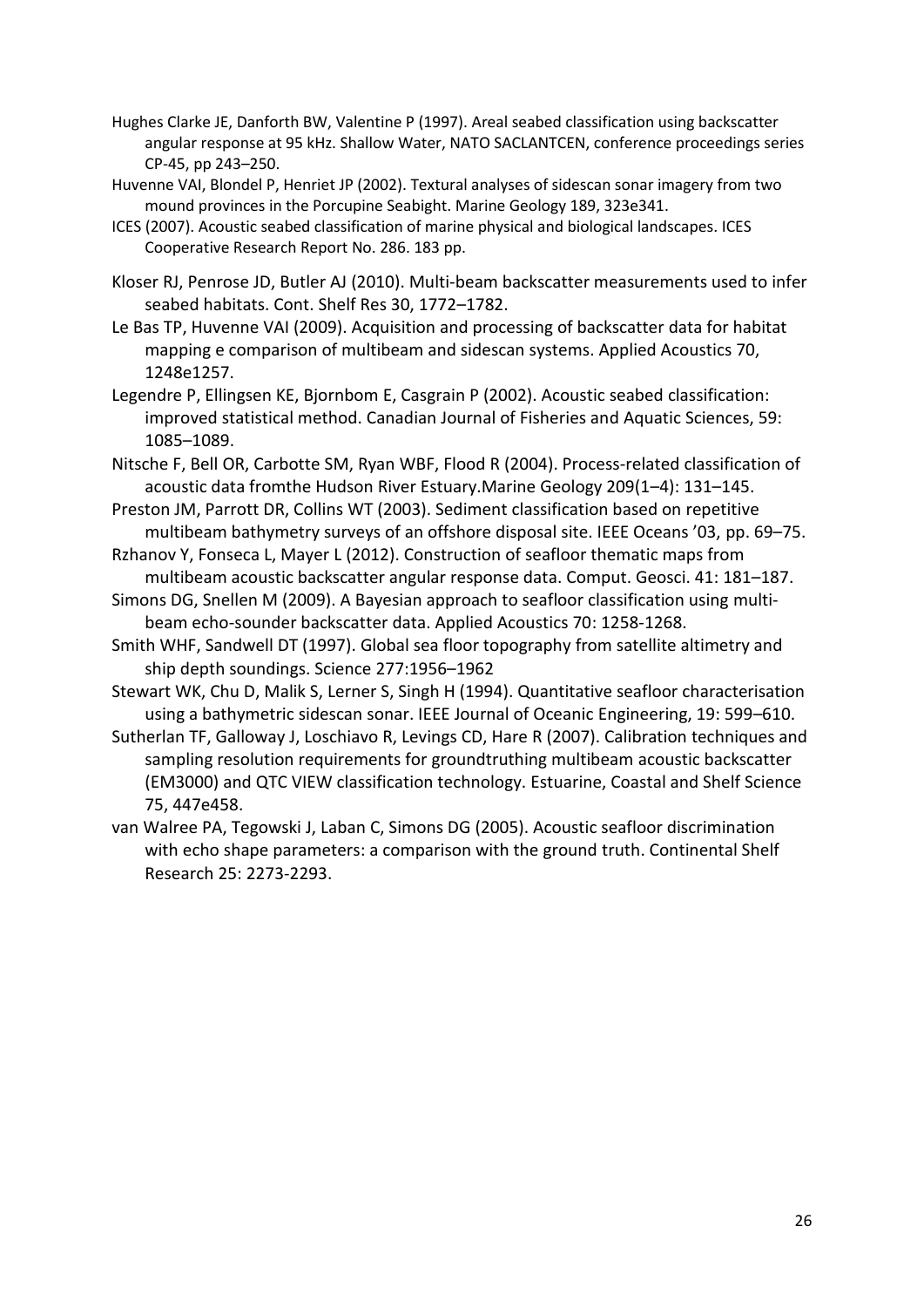# **LINKS TO PROJECT WEB SITES AND ON-LINE RESOURCES**

# **EXPERT GROUPS AND RESEARCH COMMUNITIES**

Working Group of Marine Habitat Mapping

<http://ices.dk/community/groups/Pages/WGMHM.aspx>

ICES Working Group on Marine Habitat Mapping (WGMHM) coordinates the review of habitat classification and mapping activities in the ICES area and promotes standardization of approaches and techniques.

GeoHab (Marine Geological and Biological Habitat Mapping) <http://geohab.org/> An international association of marine scientists studying biophysical (i.e, geologic and

oceanographic) indicators of benthic habitats and ecosystems as proxies for biological communities and species diversity.

Intergovernmental Oceanographic Commission (IOC) of UNESCO. Ocean Biogeographic Information System (OBIS), [www.iobis.org](http://www.iobis.org/)

# **HABITAT MAPS AVAILABLE ONLINE**

European Broad-Scale Seabed Habitat Map

*[www.emodnet-seabedhabitats.eu](http://www.emodnet-seabedhabitats.eu/)*

UK, <http://jncc.defra.gov.uk/seabedhabitatmapdata>

Norway: [www.mareano.no](http://www.mareano.no/)

Spain <http://www.magrama.gob.es/es/pesca/temas/cartografiado-marino/default.aspx>

# **DATA PORTALS AND REPOSITORIES**

EMODnet Seabed Habitats (EUSeaMap 2):

This is one of seven thematic projects under the European Marine Observation and Data Network (EMODnet[; www.emodnet.eu\)](../../../../Helen%20Ellwood/Downloads/www.emodnet.eu).

Access to European habitat maps through an online interactive map: [www.emodnet-seabedhabitats.eu/webgis](http://www.emodnet-seabedhabitats.eu/webgis)

The EMODnet Seabed Habitats website provides a single portal for the outputs of the EUSeaMap and MESH projects. Habitat maps from surveys and broad scale predictive habitat maps from European seas are available through the new EMODnet seabed habitats mapping portal. The pages of the MESH website and its excellent guide to marine habitat mapping are still available as an archive. [\(http://www.emodnet-seabedhabitats.eu/\)](http://www.emodnet-seabedhabitats.eu/)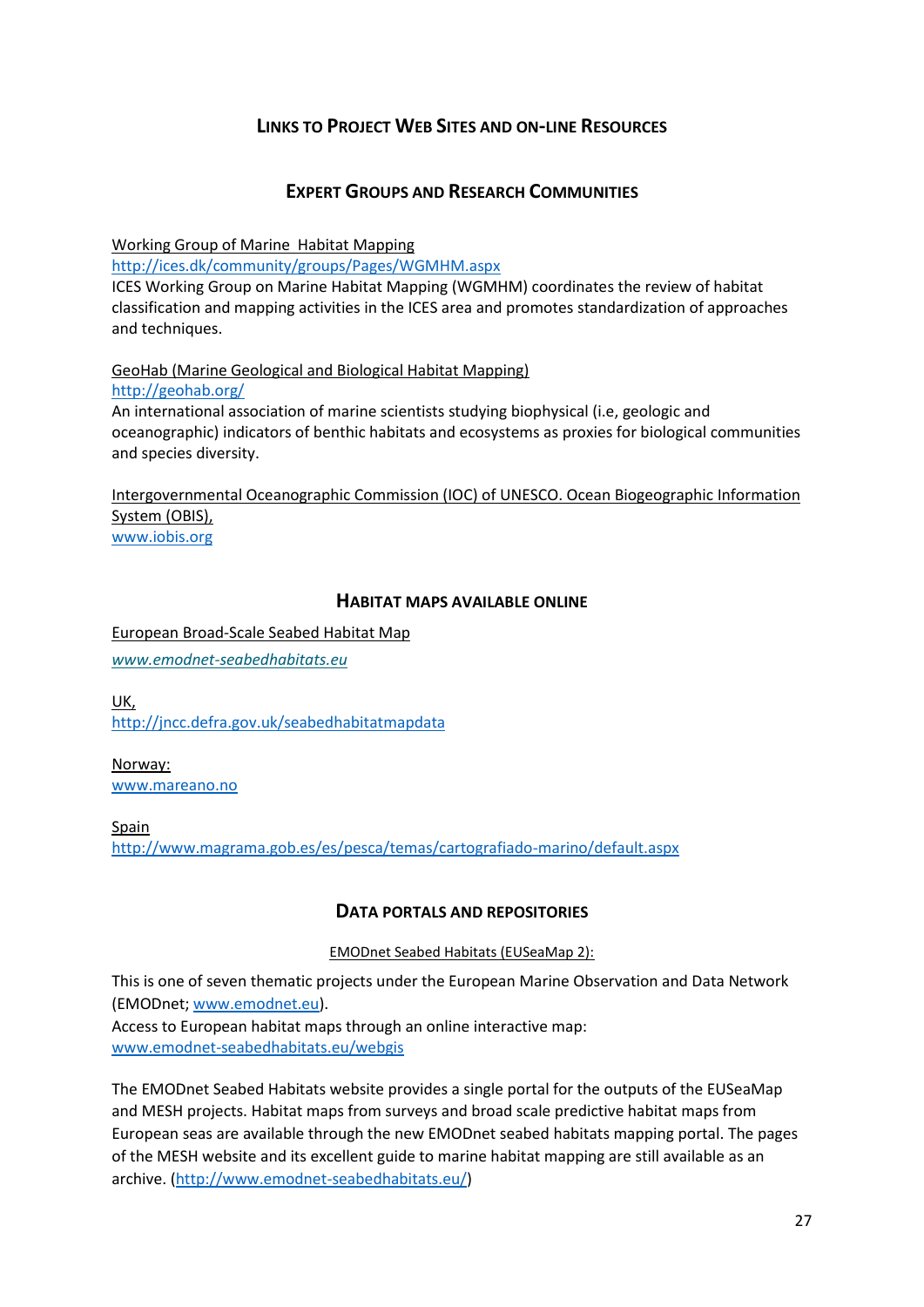#### EMODNET - Geology

#### [www.emodnet-geology.eu](http://www.emodnet-geology.eu/)

## Geo-Seas

An Integrated Infrastructure Initiative of the Research Infrastructures programme within EU FP7 (2009-2013). An e-infrastructure was set-up of 26 marine geological and geophysical data centres, located in 17 European maritime countries. A common data portal [\(www.geoseas.eu\)](http://www.geoseas.eu/). The aims of Geo-Seas were aligned with European directives and large-scale framework programmes on global and European scales, such as GEOSS and GMES, EMODnet and INSPIRE.

## ChEssBase

Ramirez-Llodra, E., Blanco, M. & Arcas, A. (2004) ChEssBase: an online information system on biodiversity and biogeography of deep-sea chemosynthetic ecosystems. Version 1. World Wide Web electronic publications[, www.noc.soton.ac.uk/chess/db\\_home.php](http://www.noc.soton.ac.uk/chess/db_home.php).

Chessbase A dynamic relational database available online since early 2005. The aim of ChEssBase is to provide taxonomic, biological, ecological and distributional data for all species described from deep-water chemosynthetic ecosystems, as well as information on available samples, images, bibliography and information on the habitats. These habitats include hydrothermal vents, cold seeps,

This is a portal under CEOS International Directory Network <http://idn.ceos.org/portals/Home.do?Portal=amd&MetadataType=0>

# **MAJOR EUROPEAN MARINE HABITAT MAPPING PROJECTS**

## OSPAR habitat mapping programme

This programme collates existing data on the presence of OSPAR listed threatened and/or declining habitats in the north-east Atlantic (also known as 'special habitats' under the MSFD). It is part of a wider programme to enable Contracting Parties to identify appropriate measures for the protection of these habitats. The programme is led by the UK Joint Nature Conservation Committee (JNCC) and requires Contracting Parties to collate, standardise and submit habitat records to a single, common dataset

Available online through the EMODnet Seabed Habitats online interactive map: [www.emodnet](http://www.emodnet-seabedhabitats.eu/webgis)[seabedhabitats.eu/webgis](http://www.emodnet-seabedhabitats.eu/webgis)

Full link to see the OSPAR layer on the interactive map: [http://www.emodnet](http://www.emodnet-seabedhabitats.eu/default.aspx?page=1974&LAYERS=OSPARhabPolygon,OSPARHabPoints,Region&zoom=3&Y=51.759999999887654&X=2.269999999995032)[seabedhabitats.eu/default.aspx?page=1974&LAYERS=OSPARhabPolygon,OSPARHabPoints,Region&z](http://www.emodnet-seabedhabitats.eu/default.aspx?page=1974&LAYERS=OSPARhabPolygon,OSPARHabPoints,Region&zoom=3&Y=51.759999999887654&X=2.269999999995032) [oom=3&Y=51.759999999887654&X=2.269999999995032](http://www.emodnet-seabedhabitats.eu/default.aspx?page=1974&LAYERS=OSPARhabPolygon,OSPARHabPoints,Region&zoom=3&Y=51.759999999887654&X=2.269999999995032)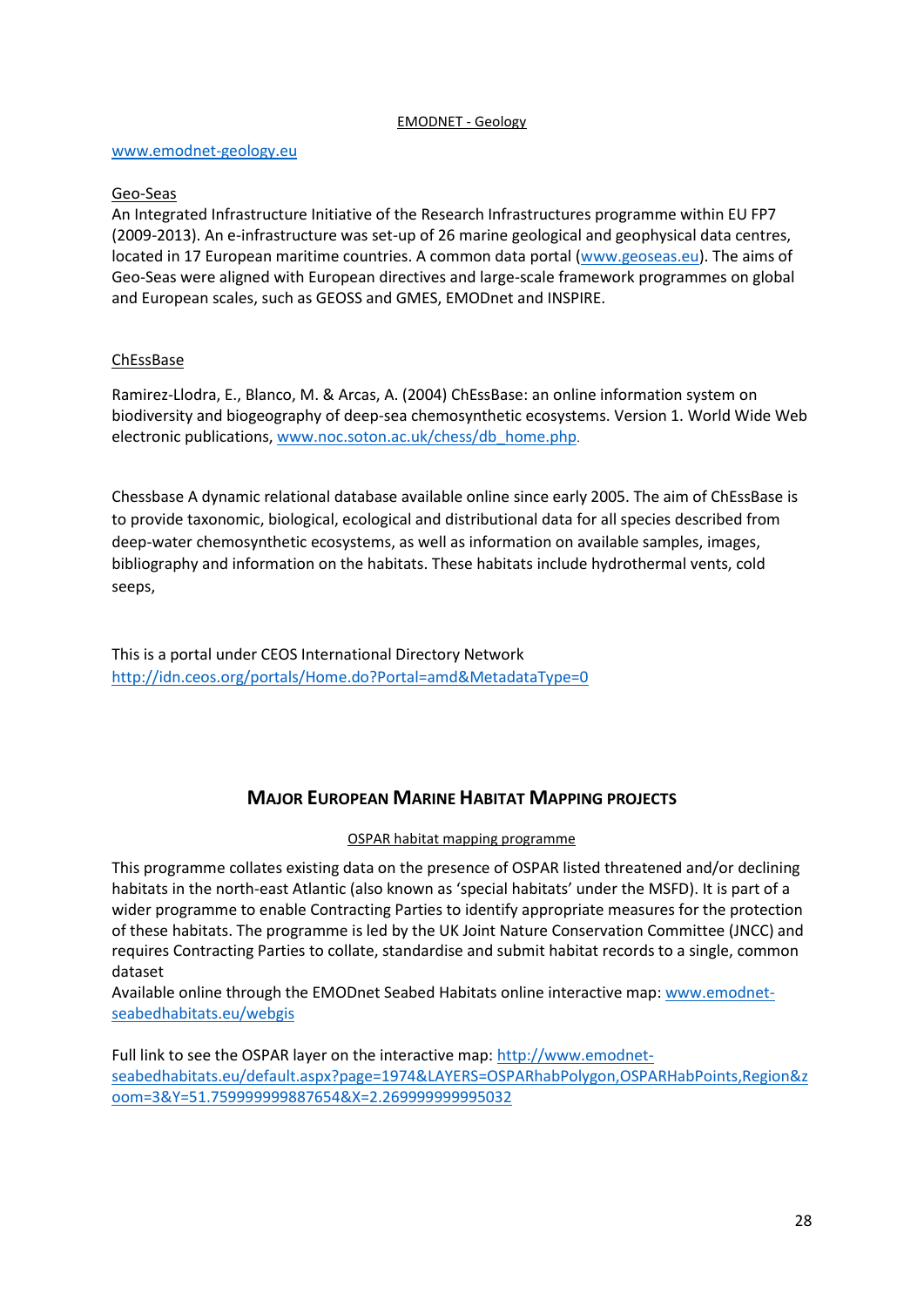#### MAREANO

## [www.mareano.no](http://www.mareano.no/)

The programme started in 2005 as one of the tools for the process of developing a plan for the integrated management of the marine environment of the Barents Sea. MAREANO aims to map terrain, sediments, benthic habitats, species diversity and sediment pollutants. It is a multidisciplinary collaboration between the Institute of Marine Research (IMR), the Geological Survey of Norway (NGU), and the Hydrographic Service (SKSD). In addition to collecting new data, the partners collate existing information and present it integrated in the web port[alwww.mareano.no](http://www.mareano.no/)

## INFOMAR

.

## [www.infomar.ie](http://www.infomar.ie/)

INFOMAR (Integrated Mapping for the Sustainable Development of Ireland's Marine Resource) is a joint venture between the Marine Institute and the Geological Survey of Ireland. The mapping programme aims to carry out integrated mapping over the entire shelf and coastal waters of Ireland.

## MAREMAP

## <http://www.maremap.ac.uk/>

The Maritime Environment Mapping Programme (MAREMAP) was launched in June 2010 to bring together Natural Environment Research Council (NERC) organisations with common geoscience objectives. It is a joint initiative led by the British Geological Survey (BGS), the National Oceanography Centre (NOC) and the Scottish Association for Marine Science (SAMS) with partners from the University of Southampton, Channel Coastal Observatory, the University of Plymouth, the Maritime and Coastguard Agency (MCA), the Centre for Environment, Fisheries & Aquaculture Science (CEFAS) and Marine Scotland.

# CODEMAP

<http://www.codemap.eu/>

# **CLASSIFICATION LISTS**

The Marine Life Information MarLIN, Network for Britain and Ireland <http://www.marlin.ac.uk/habitats.php>

The National Marine Habitat Classification for Britain and Ireland. Version 04.05. [www.jncc.gov.uk/MarineHabitatClassification](http://www.jncc.gov.uk/MarineHabitatClassification)

## EUNIS Habitat Classification. European Environment Agency: [http://eunis.eea.eu.int](http://eunis.eea.eu.int/)

# **BATHYMERY DATA**

GEBCO (2014). General bathymetric chart of the oceans (GEBCO). [http://www.gebco.net/data\\_and\\_products/gridded\\_bathymetry\\_data/gebco\\_30\\_second\\_grid/](http://www.gebco.net/data_and_products/gridded_bathymetry_data/gebco_30_second_grid/)